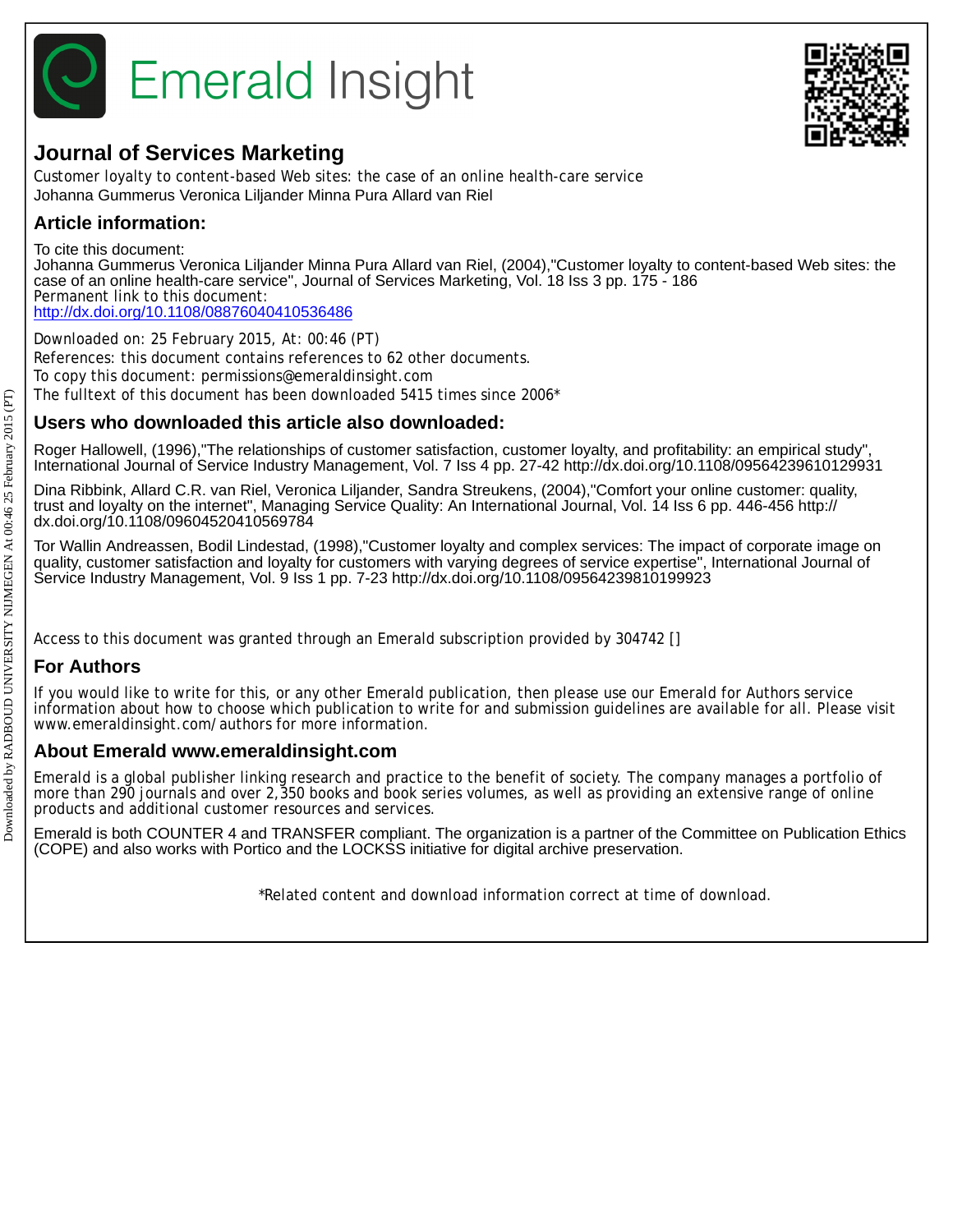# Customer loyalty to content-based Web sites: the case of an online health-care service

Johanna Gummerus Veronica Liljander Minna Pura and Allard van Riel

### The authors

Johanna Gummerus is a Doctoral Candidate, CERS, Veronica Liljander is Acting Professor, Department of Marketing and Corporate Geography, and Minna Pura is Customer Relationship Manager, Grey Direct Oy, and Doctoral Candidate, CERS, all at the Swedish School of Economics and Business Administration, Helsinki, Finland.

Allard van Riel is Assistant Professor in Marketing and Logistics in the Department of Marketing, Maastricht University, Maastricht, The Netherlands.

### **Keywords**

Internet, Health services, Customer services quality, Trust, Customer loyalty

### Abstract

Past e-service research has largely concentrated on customer responses to online retailers. The present study sheds light on the determinants of customer loyalty to a content-based service, a healthcare Web site. Content-based service providers must build a loyal customer base in order to attract advertisers and sponsors. Lack of trust has been one of the most important reasons for consumers not adopting online services involving financial exchanges, but trust appears to be equally important to exchanges that require divulging sensitive information, such as health issues. Results reveal that loyalty to the health site is satisfaction-driven, but that trust is the main antecedent of satisfaction. Need fulfilment, responsiveness, security and technical functionality of the Web site are shown to influence trust. Managerial implications are provided.

### Electronic access

The Emerald Research Register for this journal is available at

www.emeraldinsight.com/researchregister

The current issue and full text archive of this journal is available at www.emeraldinsight.com/0887-6045.htm

**Emerald** 

Journal of Services Marketing Volume 18 · Number 3 · 2004 · pp. 175-186 q Emerald Group Publishing Limited · ISSN 0887-6045 DOI 10.1108/08876040410536486

An executive summary for managers and executive readers can be found at the end of this article

### Introduction

Loyal and returning customers are vital to online firms that offer content-based services, since these companies obtain a substantial part of their revenues from third parties, such as advertisers and partners. Content-based service firms face the challenge of creating a sustainable customer base in a market environment where consumers can easily find and evaluate alternative offerings. It is often argued that satisfied customers are more likely to return and eventually form emotional ties with the Web site. It is, however, increasingly difficult for online companies to satisfy and bond their customers, who are demanding ever better information and services, and showing less and less tolerance for malfunctioning Web sites (Reichheld et al., 2000). It has therefore become important to find answers to the question of how customers evaluate content-based services and what the roles of service quality and customer satisfaction are in creating loyalty to service providers.

Service quality and customer satisfaction, which are believed to be the primary drivers of most loyal behavior, have been widely researched in a traditional service context (e.g. Parasuraman et al., 1988; Anderson et al., 1994; Zeithaml et al., 1996), but research concerning the effects of e-service quality and resulting satisfaction is still in its infancy. Some quality assessment tools have been developed for Web sites with purchase features (e.g. Donthu, 2001; Wolfinbarger and Gilly, 2002), but little attention has been paid to content-based online services. Since the service offering and consequently also customer evaluations of content-based service providers' Web sites differ substantially from those of Web merchants, specific research is needed.

Trust has recently been identified as the key to understanding the relationship between customers and online firms, but the precise role and importance of trust in the development of behavioral intentions towards online service providers have remained unclear. Trust, customers' willingness to rely on a service provider (Moorman et al., 1992), reduces perceived risk of using a service (Gambetta, 2000). It can therefore be considered a consequence of positive evaluations of online services and an antecedent of customer loyalty. Customers are unwilling to bond with online services when confidence in the competence and honesty of the provider is lacking. The distance between the service provider and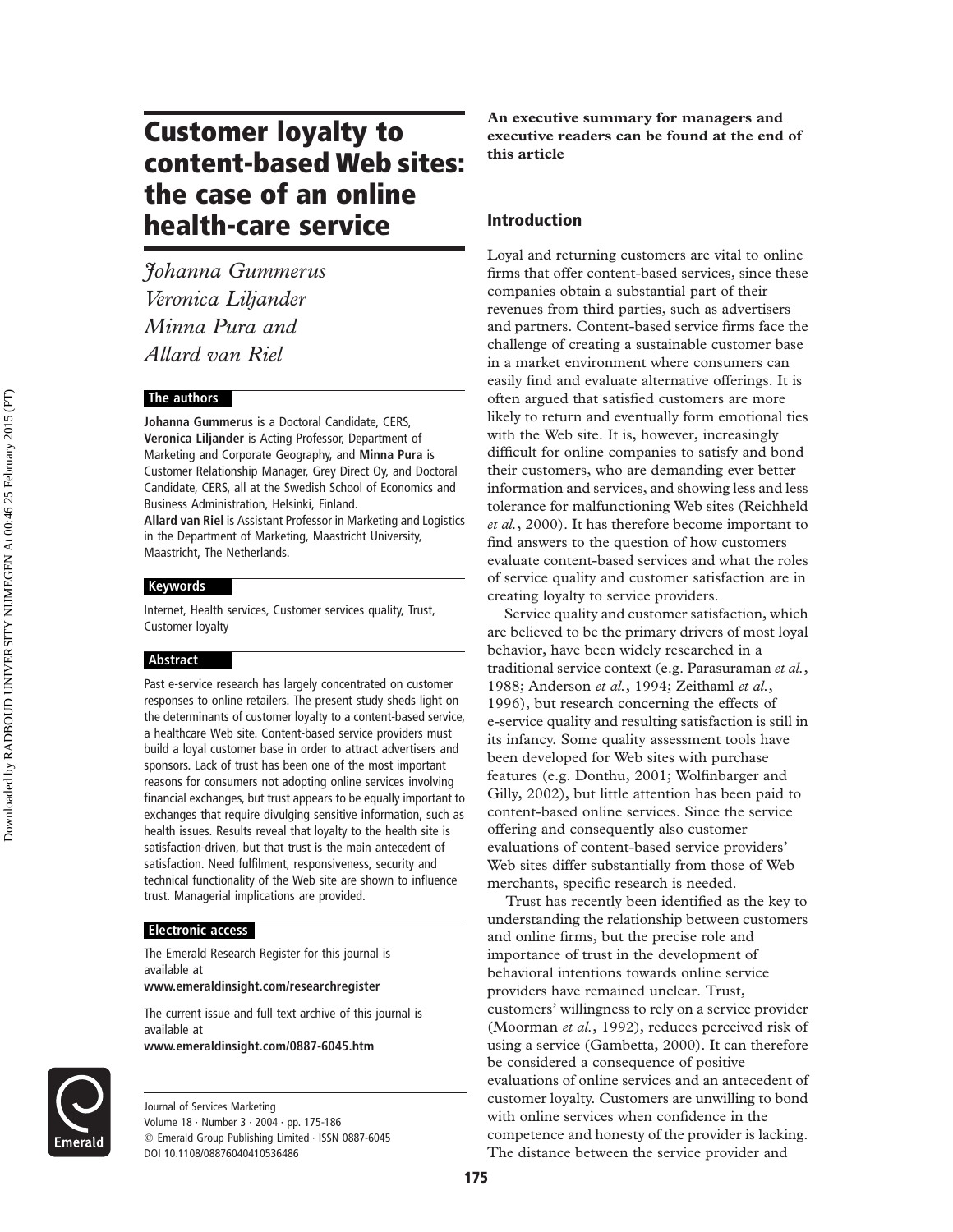Customer loyalty to content-based Web sites

Johanna Gummerus, Veronica Liljander, Minna Pura and Allard van Riel

customers and lack of face-to-face contact appear to make safety issues and trust essential in online interactions. In an online context, however, trust has generally been related to the security of financial transactions. Its potential importance for content-based services, generally not involving financial transactions, also needs to be investigated.

The present paper is structured as follows. First, current research is reviewed and a number of hypotheses are derived with respect to the relationships between e-service quality, trust, satisfaction and loyalty. These are summarised in a theoretical model. Second, the research design is presented and the structural model is tested by means of an empirical study of an online health care service. A presentation and discussion of the results follows. Next, the managerial implications of the findings are discussed. Finally, the limitations of the research and suggestions for future research are presented.

### Literature review

Customer loyalty has been defined as "the degree to which a customer exhibits repeat purchasing behavior from a service provider, possesses a positive attitudinal disposition toward the provider, and considers using only this provider when a need for this service arises" (Gremler and Brown, 1996, p. 173). This definition incorporates action loyalty and commitment to repurchase (Oliver, 1999) with affective commitment, i.e. emotional attachment, identification, and involvement (Allen and Meyer, 1990). Commitment is believed to drive the expansion and enhancement of the relationship (Bendapudi and Berry, 1997) and to decrease the propensity to leave (Ganesh et al., 2000). Loyal customers are more likely to spread positive word-of-mouth (Gremler and Brown, 1999), buy additional services and accept premium prices (Zeithaml et al., 1996). Loyal customers are desirable because they are believed to be less motivated to search for alternatives and to possess a higher resistance to competitors' blandishments (Dick and Basu, 1994) and to adverse information from experts (Narayandas, 1998). Their tolerance for waiting when the service is temporarily unavailable is also higher (Narayandas, 1998), which is particularly important when an online service is inaccessible due to technical problems.

Customer loyalty has generally been conceptualised as an outcome of the qualitysatisfaction-loyalty chain (Anderson and Mittal, 2000; Oliver, 1996; Rust et al., 1995). The various Volume 18 · Number 3 · 2004 · 175-186

links in this chain will be discussed separately in the following paragraphs.

### The customer satisfaction-loyalty link

Consumer satisfaction is an indicator of company's past, current and future performance (Anderson et al., 1994) and there is ample evidence for its positive effect on loyalty in traditional services. Satisfying customer needs by delivering superior service quality is claimed to be equally as important online as it is offline (Reichheld et al., 2000; Zeithaml et al., 2002). A study by Shankar et al. (2000) even suggests that satisfaction has a stronger impact on loyalty online than offline, possibly due to the high costs of searching for alternative providers. Satisfaction has been defined as a cumulative, attitude-like judgment that is based on customers' past experiences. It is connected to varying emotional and cognitive states that influence customers' future behavior towards the company (Stauss and Neuhaus, 1997). Customers' affective responses to online services, such as their enjoyment, excitement and pleasure in using the service (Lynch et al., 2001; Wolfinbarger and Gilly, 2001), are important to overall customer satisfaction. In line with earlier research (e.g. Oliver, 1996; Oliver et al., 1997; Zins, 2001) we expect that a higher level of customer satisfaction will lead to greater loyalty, and propose that:

H1. Satisfaction with the service provider has a positive impact on loyalty.

### **Trust**

It has been claimed that the development of trust depends on service provider characteristics. Customers form trusting beliefs based on the perceived competence, benevolence and integrity of the provider (Mayer et al., 1995). Trust embodies customers' beliefs of actually receiving a promised service, and a manifestation of consumers' "confidence in an exchange partner's reliability and integrity" (Morgan and Hunt, 1994, p. 23). In order to use the service in the first place, consumers need to have some degree of trust in the provider's willingness and ability to perform the desired task (Doney and Cannon, 1997). Trust evolves gradually throughout the relationship (Sheaves and Barnes, 1996) as customers gain more experience and find that promises are fulfilled and expectations are met (Urban et al., 2000).

Consumers use different cues to form perceptions of trust. It has been argued that trust can stem from the reputation of the site, information provided to the customer (Zeithaml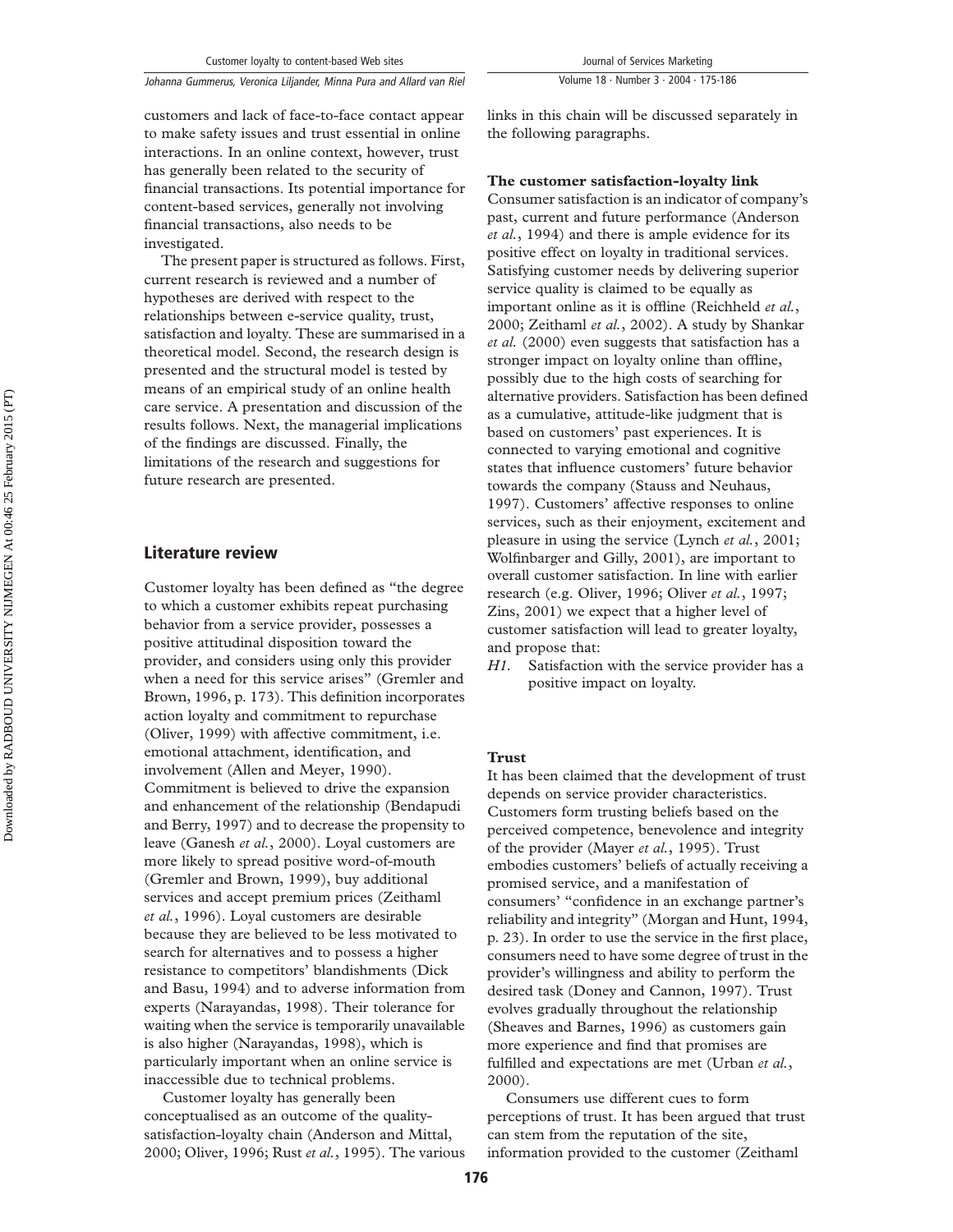Customer loyalty to content-based Web sites

Johanna Gummerus, Veronica Liljander, Minna Pura and Allard van Riel

### Volume 18 · Number 3 · 2004 · 175-186

et al., 2000), seals of approval (Urban et al., 2000), evidence such as background information about the company (Kaynama and Black, 2000), and the design of the user interface (Roy et al., 2001). Without challenging the importance of reputation and company size as important antecedents of trust (Jarvenpaa et al., 2000; Doney and Cannon, 1997), it should be noted that consumers cannot use these cues for many new and exclusive e-service providers. Instead, they will probably develop trust based on cues from the Web site, past experiences of service quality, and possibly recommendations from others. This brings us to the problem of the conceptualisation of trust.

In traditional service research (e.g. Parasuraman et al., 1988), consumer trust in services has been conceptualised as a service quality dimension among others. Contrary to these studies, we prefer to conceptualise trust as a mediator between service quality dimensions and customer satisfaction. This is in line with Sharma and Patterson (1999), who claim that trust in services is built up when customers continuously experience high levels of process and outcome quality. Several authors have suggested that antecedents such as safety, credibility, security (Selnes, 1998; Ravald and Grönroos, 1996), and site usability (Roy et al., 2001) precede trust, which also supports the conceptualisation of trust as a consequence of service quality and an antecedent of satisfaction. Hence, we expect: H2. Trust mediates the impact of service quality

on satisfaction.

### E-service quality

The importance of service quality as an antecedent of customer satisfaction and ultimately customer loyalty has been widely acknowledged (Zeithaml et al., 1996; Rust et al., 1995; Anderson et al., 1994). Electronic service quality has previously been defined as "the extent to which a Web site facilitates efficient and effective shopping, purchasing, and delivery" (Zeithaml et al., 2000, p. 11). This definition appears to be too specific to electronic retailing. In order to capture electronic services in a broader sense, electronic service quality should cover the complete service offering and not exclusively transaction-specific elements. In the case of Web sites intended for informational, promotional or supporting purposes, e-service quality could be defined as "the consumer's evaluation of process and outcome quality of the interaction with a service provider's electronic channels".

The various dimensions of online service quality remain relatively uncharted. Exploratory studies have suggested a varying number of dimensions,

ranging from three to eleven, depending on the level of abstraction (Kaynama and Black, 2000; Srinivasan et al., 2002; van Riel et al., 2001; Wolfinbarger and Gilly, 2001; Zeithaml et al., 2000). The dimensions overlap and are for the most part embedded in a retailing context. We identified four dimensions that appear to be important to all online services:

- (1) The quality of the user interface.
- (2) Responsiveness.
- (3) Need fulfilment.
- (4) Security.

An in-depth discussion of these quality determinants is given below.

### E-quality determinants

The first quality determinant is the user interface (van Riel et al., 2001), which reflects the quality of the service delivery mode, i.e. the channel through which consumers are in contact with the service provider. The quality of the user interface is expected to affect trust directly, since it provides physical evidence of the service provider's competence as well as facilitating effortless use of the service. The user interface has been represented alternatively as consisting of one dimension (Grönroos et al., 2000) and of several subdimensions (Donthu, 2001; Zeithaml et al., 2000; Kaynama and Black, 2000). It captures aspects such as overall Web site design (Kaynama and Black, 2000), including layout (Srinivasan et al., 2002), ease of navigation (Kaynama and Black, 2000; Zeithaml et al., 2000) ease of use (Dabholkar, 1996; Srinivasan et al., 2002) and site aesthetics (Zeithaml et al., 2000). Roy et al. (2001) suggest that ease of navigation, interface design and user guidance affect consumer establishment of trust.

In this study, the quality of the user interface is operationalised as the technical functionality of the site and its design. These are signs of the service provider's competence, and therefore induce trust. In general, the user interface offers tangible cues for customers, on which they can base their assessment of the provider's trustworthiness. We therefore propose:

H3. User interface quality has a direct positive impact on trust.

Responsiveness represents the service provider's ability to respond quickly to requests and suggestions, and to provide assistance for customers in case of problems (Zeithaml et al., 2000). Customers have identified a fast response as an element of high-quality service (Voss, 2000), but in practice many companies fail on this dimension (Kaynama and Black, 2000). Here, responsiveness is defined as the extent to which customer feedback is taken into consideration, and the promptness of reply. Since responsiveness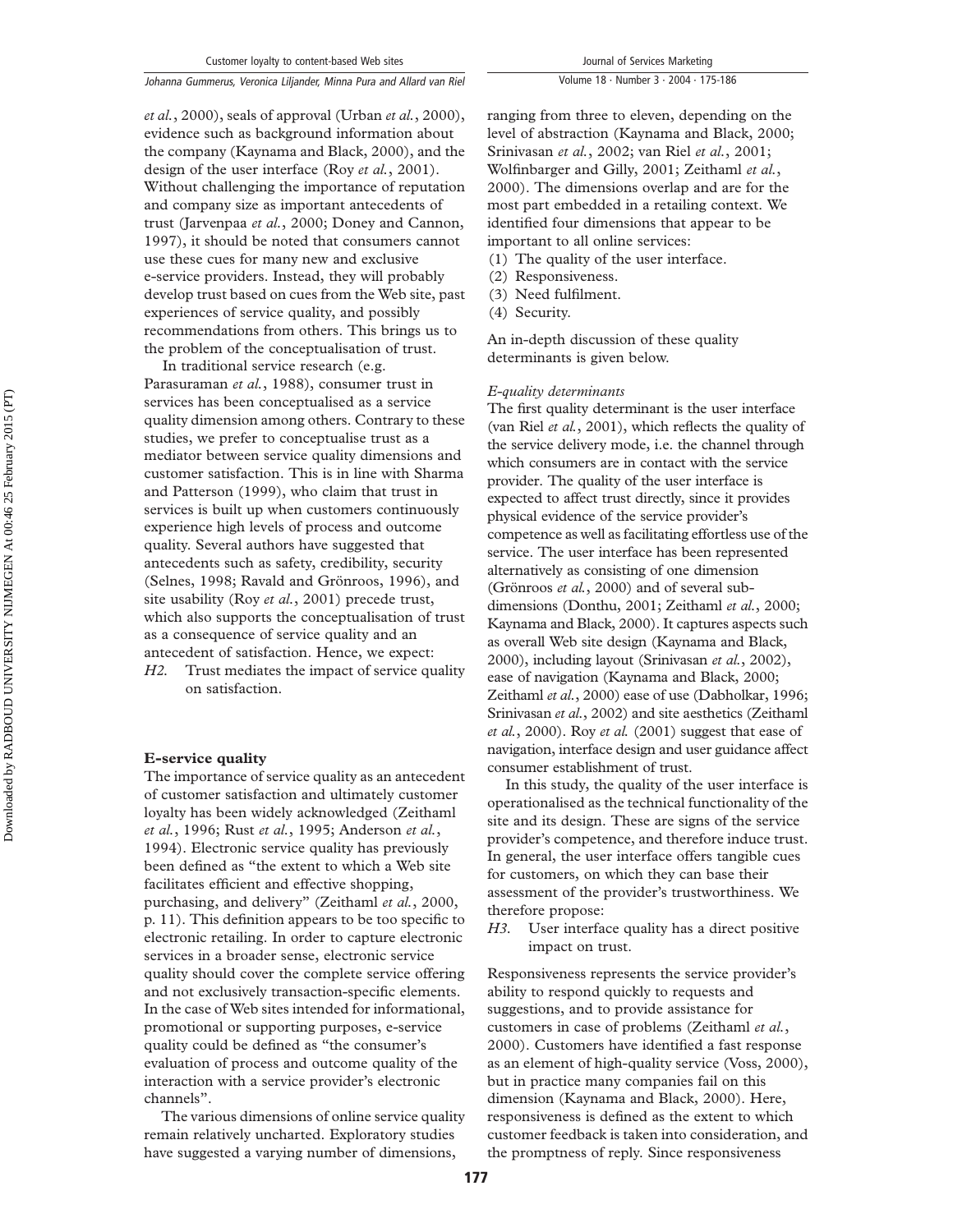reflects customers' perceptions of the service provider's ability and willingness to respond to customer needs, it is also expected to impact trust. As a consequence, we expect:

H4. Responsiveness has a positive impact on trust.

The degree to which an individual customer's preferences can be met is an essential part of online quality, and is generally called "customisation" (e.g. Zeithaml et al., 2000). This dimension is based on interactivity, or "the ability to address an individual and the ability to gather and remember the response of that individual" (Deighton, 1996, p. 151), which makes it possible to readdress consumers while taking prior responses into account. One of the advantages of electronic services is that companies can create individual customer profiles and develop individualised services based on customers' needs and wants (Franzak et al., 2001). However, there are sites, such as healthcare services, that have to guarantee customer anonymity, and therefore have to develop their services based on anonymous feedback and customer surveys. The degree to which customers feel that the site is targeted at them and the extent to which the service fulfils their personal needs is closely related to the benefits of customisation.

Need fulfilment is likely to affect trust since it reflects the service providers' ability to understand the customer's underlying needs and wants regarding healthcare services. We therefore expect: H5. Need fulfilment has a positive impact on trust.

One of the most critical customer concerns is the issue of security, i.e. the extent to which customers believe the site is safe to use and that personal information is protected (Zeithaml et al., 2000). Non-transactional privacy concerns such as Web cookies or unsolicited e-mail may hinder consumers' use of Web sites (Korgaonkar and Wolin, 1999). Although security is sometimes equated with trust (e.g. Reichheld et al., 2000), it can also be assumed to be a distinct dimension. Assessments of trust are not exclusively based on security, which includes information about security policies and protection of information. Since the site studied guarantees complete anonymity, security is based on the consumers' perceptions of the security policies and their beliefs that they can safely use the site without being tracked down. Security is directly related to trust since it signals the service provider's integrity. We thus hypothesise:

H6. Security has a positive impact on trust.

Figure 1 summarises the hypothesised model. Four online service quality dimensions are considered in the study:

Volume 18 · Number 3 · 2004 · 175-186

- (1) The user interface.
- (2) Service responsiveness.
- (3) Customer need fulfilment.
- (4) Online security.

Hypotheses are marked in the model for elucidation.

### Empirical study

It was decided to investigate empirically the roles of service quality, trust and satisfaction as determinants of customer loyalty to an online health care service. The market for electronic healthcare services, or e-health, is significant, and is likely to grow as the Internet generation ages and the average age of the population increases. In many parts of the world it is already an extremely popular service: for example, in the USA, up to 80 per cent of Internet users had sought healthcarerelated information on the Web by the beginning of 2002 (Taylor, 2002). A broad array of healthrelated services have become available to customers, such as medical databases, chat rooms, online communication with doctors, and even combinations of online and traditional healthcare in the form of remote disease monitoring. These Web sites provide basic information and help of a kind that may not easily be found elsewhere. For example, discussion groups give people emotional support from others who are experiencing or have experienced similar problems. Although some of the services are fee-based, most are offered free of charge, and providers rely on sponsors and advertisers for financing.

### Health-care portal background

The study was conducted among the current users of a European online healthcare portal, hereafter referred to as "Net Clinic". Complete anonymity is guaranteed to the customers of the site, which implies that no private information is collected. The site is one of the most popular health-related sites in its market, and is largely dependent on advertisers and partners for its income. The portal started operating in 1995, and now offers a number of free services as well as fee-based medical advice. The main services on the site are "online doctors" and a related search engine for retrieving medical information and advice, discussion groups and articles. The site also offers a large number of other health-related services. Consumers were asked to evaluate the site as a whole since they use a wide spectrum of services to varying extents.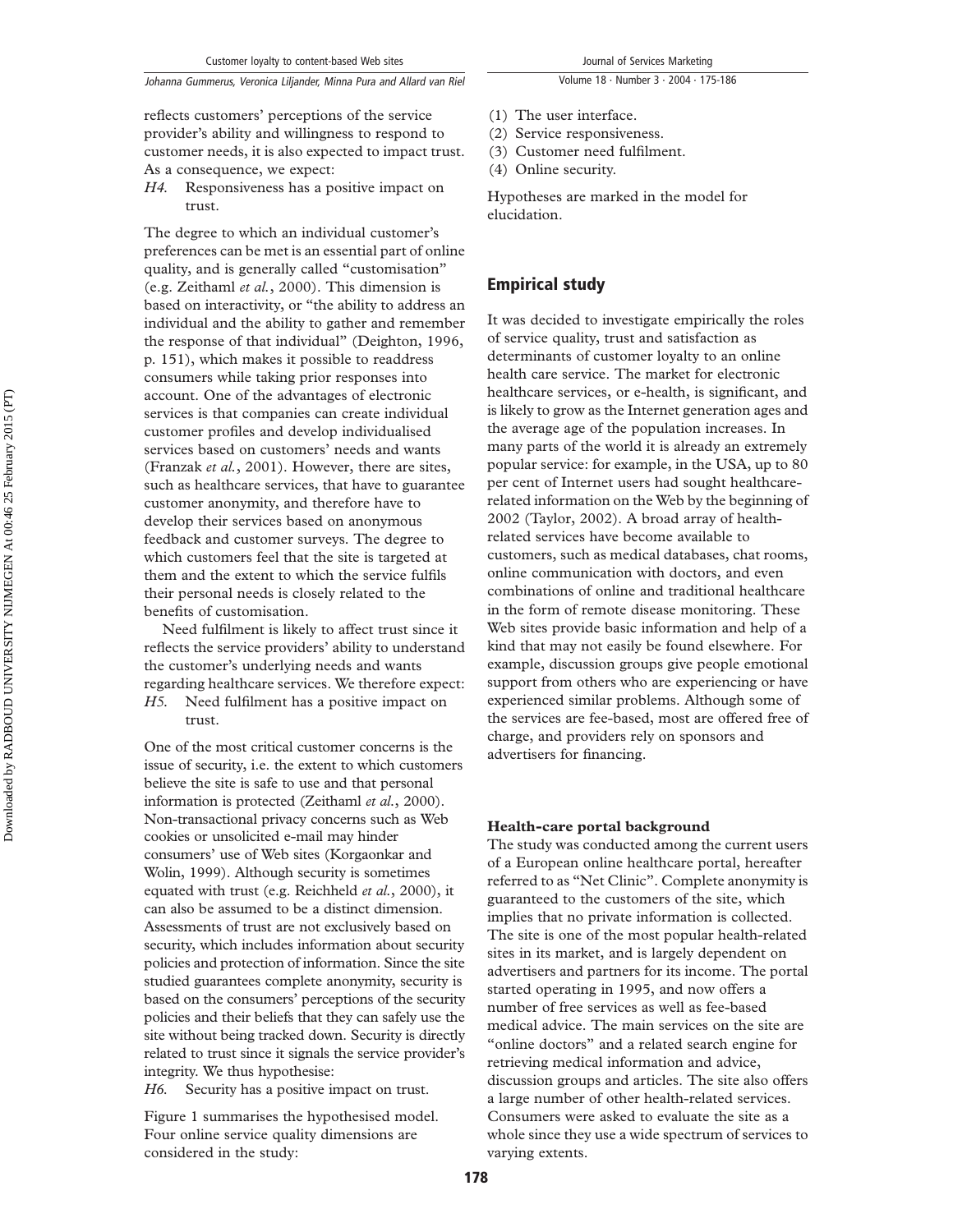### Volume 18 · Number 3 · 2004 · 175-186

Figure 1 Proposed model, illustrating antecedents of e-satisfaction and loyalty



# Downloaded by RADBOUD UNIVERSITY NIJMEGEN At 00:46 25 February 2015 (PT) Downloaded by RADBOUD UNIVERSITY NIJMEGEN At 00:46 25 February 2015 (PT)

### Measures

A questionnaire was designed to capture online service quality dimensions, trust, customer satisfaction and loyalty. Questions relating to demographics were kept to a minimum and only age, gender and usage patterns were asked for. Because no validated measures for online service quality were available at the time of the study, questions were adapted from a variety of sources. Seven-point Likert-type scales  $(1 = \text{totally})$ disagree to  $7 =$  totally agree) were used for all items.

The user interface (UI) quality scale consisted of six items, e.g. "information is displayed in reasonable chunks" and "the site works reliably". Responsiveness (RES) was measured using four items, including "Net Clinic is interested in customer feedback" and "Net Clinic responds in a timely manner to feedback". Security (SEC) was measured via three questions, e.g. "I am confident that Net Clinic does not collect any information about me". Need fulfilment (NEED) included three items, e.g. "Net Clinic meets my personal needs". Trust (TRUST) was measured using two items, including "Net Clinic is a trustworthy medical online centre". Consumer satisfaction (SAT) was measured with three items. As proposed by Oliver (1996), these included enjoyment, dissatisfaction and overall satisfaction.

Customer loyalty is most frequently operationalised as intended purchase behavior, and is sometimes combined with an attitudinal measurement (e.g. Gremler and Brown, 1996; Jacoby and Chestnut, 1978). Several authors have pointed out the difficulties of measuring loyalty as purchase intention (e.g. Zins, 2001; De Ruyter et al., 1998), and have suggested that attitudinal

measures, such as preference for the service provider (e.g. Zins, 2001; De Ruyter et al., 1998) and willingness to spread positive word-of-mouth (Yu and Dean, 2001; Andreassen and Lindestad, 1998; Zeithaml et al., 1996), should be included. In healthcare services, attitudinal measures may be particularly appropriate since some customers use the Web site sporadically but are nevertheless loyal when the need arises, whereas other consumers seek daily support from discussion groups. Hence, consumers with very different repeat visit patterns may be equally loyal to the service provider in the sense that they prefer it to alternative sites when the need arises. Temporal use makes loyalty timebound, and may reduce the reliability of behavioral intentions as the only loyalty measure. Loyalty (LOY) and other behavioral outcomes were thus measured using six items (e.g. De Ruyter et al., 1998; Zeithaml et al., 1996), including behavioral intentions, preference for the service provider and positive word-of-mouth.

### Data collection

Data were collected using an online survey. A popup window invited all visitors during four days in June 2001 to participate in the study. The study generated 421 usable responses, reflecting a response rate of 43 per cent of those who opened the survey, or 6 per cent of all visitors. The relatively low response rate can be explained partially by the fact that customers mainly use the service during office hours, and partially by the lack of incentive. A survey on the Web site was, however, the only possible data collection method since the site does not collect personal information about its visitors.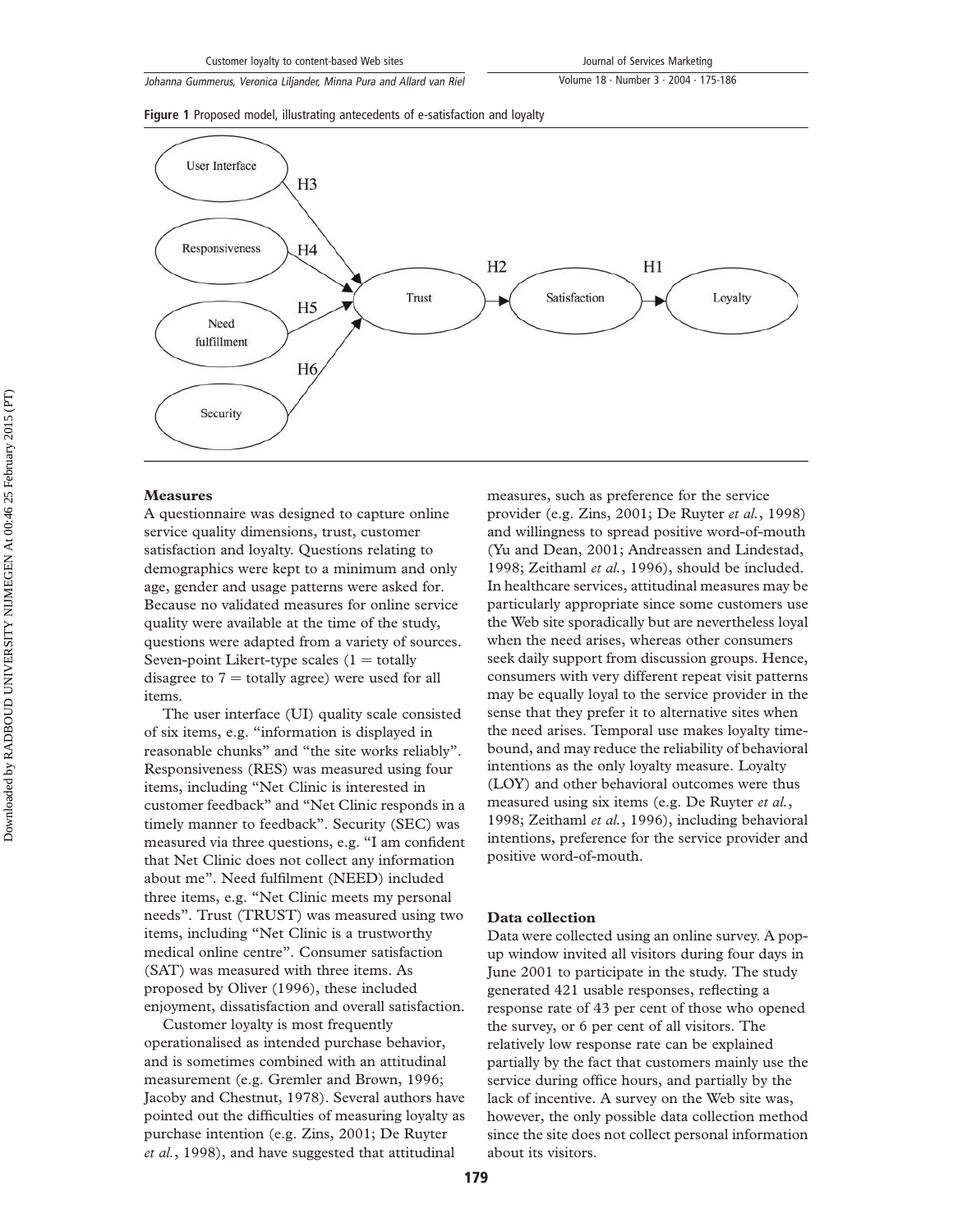Most of the respondents were women, constituting 93 per cent of the sample. This gender profile is consistent with previous studies conducted on the site. The respondents had extensive experience of using the healthcare portal. More than half of the respondents (56 per cent) had used the services for more than a year, and 31 per cent had used them for between three months and a year. The remaining 13 per cent had used the service for less than three months.

### Measurement models

Exploratory and confirmatory factor analyses were performed on the data. A two-step approach was used to assess the validity of the measurement models. In the first step, the measurement model was subjected to an exploratory factor analysis (Varimax rotation) and reliability analysis (coefficient  $\alpha$ ). This procedure was aimed at refining the scale and assessing the unidimensionality of the latent variables. Items that failed to load on a distinct dimension or that did not correlate highly with other items measuring the same construct were deleted. The factor structure was consistent with the suggested constructs, except that the user interface resulted in two dimensions instead of the expected single dimension. The first dimension includes ease of retrieving information and display of information, whereas the second dimension includes technical reliability and how quickly the pages download. The analysis also indicated that behavioral intentions should be excluded from the loyalty construct, leaving consumer preferences and positive word-of-mouth to make up the construct.

In the next step, a confirmatory factor analysis (CFA) was performed on the retained variables in order to assess whether the purified scale reliably measured the latent factors. CFA of the measurement model yielded a comparative fit index (CFI) of 0.99 ( $\chi^2$  = 32.32, df = 25,  $p = 0.15$ , indicating an excellent fit. In the resulting factor structure the two items with the highest loadings were retained for each latent construct (Eriksson, 2002). The estimated pattern coefficients on the posited constructs were significant (Anderson and Gerbing, 1988), which indicates convergent validity. Furthermore, all measures except security (estimate 0.55) had factor estimates above 0.60 (all *t*-values  $>$  2.00) on their suggested latent constructs, which is the minimum level at which convergent validity can be accepted (Bagozzi and Yi, 1988). A test for discriminant validity was also supported, since none of the confidence intervals for the constructs exceeded 1 (Eriksson, 2002; Anderson and Gerbing, 1988).

### Volume 18 · Number 3 · 2004 · 175-186

A CFA corroborated the two-dimensional structure of the user interface, which was found in the exploratory factor analysis. The user interface dimensions were named "usability" and "technical functionality". "Usability" relates to how well the site is structured, and includes information display and ease of finding information. "Technical functionality" measures how reliable the site is technically and whether the site downloads quickly. Results from the CFA on the exogenous variables are reported in Table I.

The CFA on the endogenous variables (see Table II) also indicates a good model fit  $(\chi^2 = 15.96, df = 6, p = 0.01)$ . Trust included providing evidence of high-quality services and trustworthiness. Retained satisfaction items were overall satisfaction and customer enjoyment of using the service. Loyalty measures consisted of preference for the service provider and past positive word-of-mouth behavior. A separate analysis confirmed the need to exclude behavioral intentions from the loyalty construct. The wordof-mouth factor estimate was significant (*t* value  $= 8.35$ ), but relatively low (0.45), which most likely reflects customers' reluctance to discuss all types of private, healthcare-related issues with others. The study proceeded by testing the hypotheses with a structural model.

### Findings

The hypothesised relationships proposed in Figure 1 were tested using LISREL 8.3 with the maximum likelihood methodology. The findings are reported in Table III. The final model (depicted in Figure 2) includes two changes compared to the proposed model: one path was added (need fulfilment  $\rightarrow$  satisfaction) and one parameter was deleted from the model. A direct path between need fulfilment and satisfaction was added, based on a Lagrange multiplier test in LISREL. Also, earlier research has shown that need fulfilment reflects the match between customer requirements and product (Ostrom and Iacobucci, 1995) and reduces the customer's need to search for alternative service providers, thus resulting in satisfaction with the online service. This supports the existence of a direct path between need fulfilment and satisfaction. Furthermore, UI usability was removed from the model, since it failed to affect any of the endogenous variables. Earlier research also indicates that most interface elements do not build trust, but may evoke mistrust if they do not satisfy customers (Riegelsberger and Sasse, 2001). The structural model fit to the data was acceptable. The  $\chi^2$  value was significant ( $\chi^2 = 94.57$ , df = 64,  $p < 0.01$ ), but since the  $\chi^2$  test is sensitive to sample size (the likelihood of getting a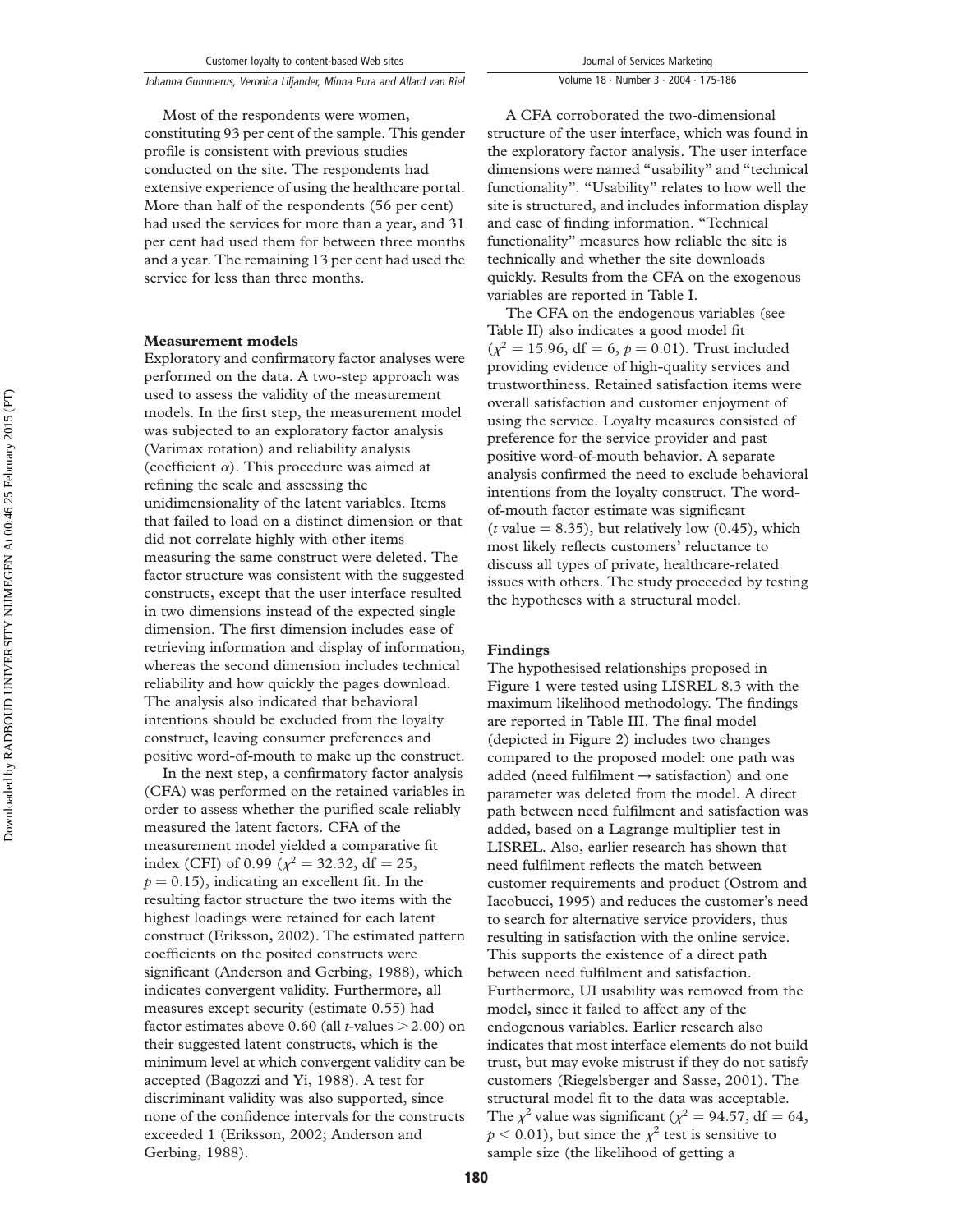Journal of Services Marketing Volume 18 · Number 3 · 2004 · 175-186

Johanna Gummerus, Veronica Liljander, Minna Pura and Allard van Riel

Table I Results of confirmatory factor analysis (CFA) for quality determinants (exogenous variables)

| Item         | UI usability | UI technical functionality | Responsiveness | Need fulfilment | <b>Security</b> |
|--------------|--------------|----------------------------|----------------|-----------------|-----------------|
| 1            | 0.75(14.91)  |                            |                |                 |                 |
| 2            | 0.76(15.03)  |                            |                |                 |                 |
| 3            |              | 0.86(16.00)                |                |                 |                 |
| 4            |              | 0.83(15.59)                |                |                 |                 |
| 5            |              |                            | 0.82(17.61)    |                 |                 |
| 6            |              |                            | 0.79(16.77)    |                 |                 |
| 7            |              |                            |                | 0.78(16.34)     |                 |
| 8            |              |                            |                | 0.77(16.14)     |                 |
| 9            |              |                            |                |                 | 0.55(9.15)      |
| 10           |              |                            |                |                 | 0.77(11.04)     |
| $\chi^2$     | 32.32        |                            |                |                 |                 |
| df           | 25           |                            |                |                 |                 |
| GFI          | 0.98         |                            |                |                 |                 |
| <b>AGFI</b>  | 0.97         |                            |                |                 |                 |
| <b>RMSEA</b> | 0.026        |                            |                |                 |                 |
|              | .            |                            |                |                 |                 |

Note: Standardised factor estimates with corresponding t-values in parentheses

Table II Results of confirmatory factor analysis (CFA) for dependent variables (endogenous variables)

| Item         | <b>Trust</b>                                                           | <b>Satisfaction</b> | Loyalty     |
|--------------|------------------------------------------------------------------------|---------------------|-------------|
| 1            | 0.87(21.54)                                                            |                     |             |
| 2            | 0.87(21.50)                                                            |                     |             |
| 3            |                                                                        | 0.97(24.95)         |             |
| 4            |                                                                        | 0.76(17.62)         |             |
| 5            |                                                                        |                     | 0.86(12.87) |
| 6            |                                                                        |                     | 0.45(8.35)  |
| $\chi^2$     | 15.96                                                                  |                     |             |
| df           | 6                                                                      |                     |             |
| GFI          | 0.99                                                                   |                     |             |
| AGFI         | 0.96                                                                   |                     |             |
| <b>RMSEA</b> | 0.063                                                                  |                     |             |
|              | <b>Note:</b> Standardised factor estimates with corresponding t-values |                     |             |

Note: Standardised factor estimates with corresponding t-values in parentheses

Table III Proposed structural model estimation results

| <b>Hypothesis</b>     | Path                           | <b>Result</b>                      |
|-----------------------|--------------------------------|------------------------------------|
| H1                    | $SAT \rightarrow LOY$          | Supported                          |
| H <sub>2</sub>        | <b>TRUST→SAT</b>               | Supported                          |
| <b>H3</b>             | <b>UI→TRUST</b>                | Partially supported                |
| Н4<br><b>H5</b>       | <b>RES→TRUST</b><br>NEED→TRUST | UI technical functionality (trust) |
| <b>H6</b><br>$\chi^2$ | SEC→TRUST                      |                                    |
| $df = 64$             |                                |                                    |
| $CFI = 0.99$          |                                |                                    |
| $GFI = 0.97$          |                                |                                    |
| $AGFI = 0.95$         |                                |                                    |
| $RMSEA = 0.034$       |                                |                                    |

Notes: This solution includes one added path, i.e. NEED  $\rightarrow$  SAT; one parameter, i.e. UI usability, was deleted;  $UI =$  user interface; RES = responsiveness; NEED = need fulfilment; SEC = security; TRUST = trust; SAT = satisfaction; LOY = loyalty; CFI = comparative fit index;  $GFI = \text{goodness of fit index}$ ;  $AGFI = \text{adjusted goodness of fit}$ index; RMSEA  $=$  root mean square error of approximation

non-significant value reduces when the sample size grows), several other fit indices have been proposed.

The  $\chi^2$ /degrees of freedom ratio for the structural model is less than the suggested value of 2 (Challagalla and Shervani, 1996). The goodness of fit index (GFI  $= 0.97$ ) exceeds the suggested value of 0.90 (Kelloway, 1998), and at 0.034 the root mean square error of approximation (RMSEA) is below the threshold of 0.05, indicating a very good fit to the data (Steiger, 1990). Furthermore, other fit indices are at acceptable levels (AGFI =  $0.95$ , NFI =  $0.97$ ,  $CFI = 0.99$ ,  $RMR = 0.070$ ).

The proposed model explains 48 per cent of the variance of the loyalty construct. Trust mediates quality determinants ( $R^2 = 0.75$ ), supporting H2. Responsiveness (0.23), need fulfilment (0.21), security (0.51) and to a lesser degree UI technical functionality (0.16) have a positive impact on perceived trust. Trust mediates fully the impact of responsiveness, security and UI technical functionality on satisfaction. Satisfaction  $(R<sup>2</sup> = 0.78)$  is determined mainly by trust (factor estimate  $= 0.60$ ) but also by need fulfilment (factor estimate  $= 0.35$ ). Furthermore, the only determinant with a direct impact on loyalty is satisfaction, with a factor estimate of 0.69  $(R^2 = 0.48).$ 

In short,  $H1$ ,  $H2$ ,  $H4$ ,  $H5$  and  $H6$  were supported and H3 was partly supported, since only technical functionality of the user interface had an impact on trust.

### Model testing

In structural modeling, it is strongly advisable to compare the model fit of the suggested model to competing and theoretically valid models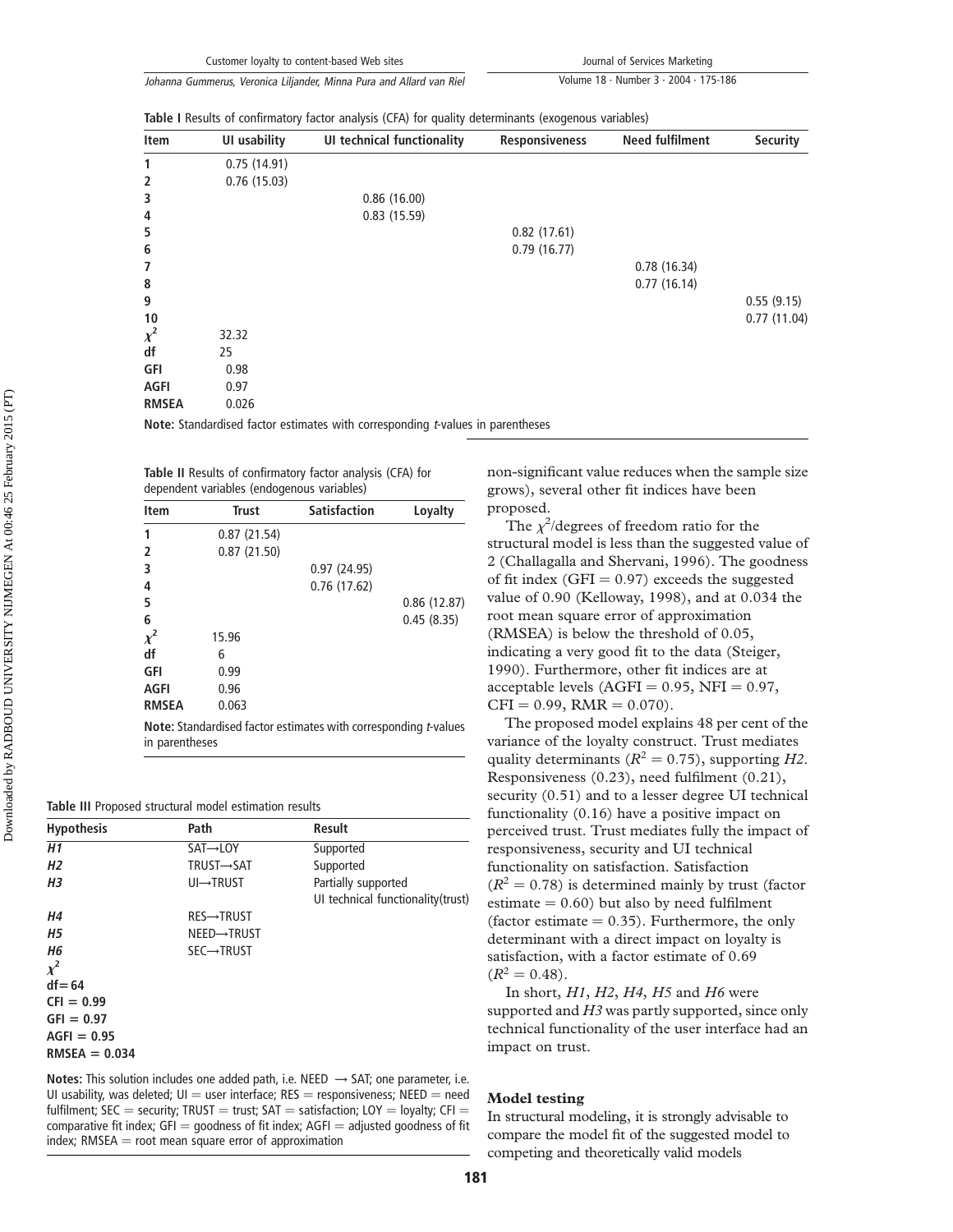Figure 2 Final structural model



(Kelloway, 1998). Another plausible model, based on the literature, would be one in which trust is one of the quality determinants instead of being a mediator (Parasuraman et al., 1988). As the rival alternative model is not nested within the proposed model, the models can be compared with the help of parsimonious fit indices (Kelloway, 1998). Although the model fit of the rival model is acceptable  $(\chi^2 = 92.45, df = 61, p < 0.01)$ , both PNFI and PGFI are slightly higher for the proposed model  $(PNFI = 0.68, PGFI = 0.59)$  compared to the rival model (PNFI  $= 0.65$ , PGFI  $= 0.56$ ). Furthermore, the rival model loses in explanatory power, because only need fulfilment and trust affect satisfaction, whereas other quality determinants remain insignificant. We therefore believe that the proposed model is a better representation of the antecedents of satisfaction and loyalty.

### Conclusion

Our findings strongly support the conceptualisation of trust as an important mediating factor in building customer loyalty in a content-based services context, such as an online healthcare service provider. Trust was found to be the strongest predictor of customer satisfaction, mediating the effect of online quality. It is based on what customers experience, and therefore the result of a complex evaluation process that cannot be controlled without integrating all aspects of service quality. This seems logical, since trust reflects customers' overall assessment of service provider' ability, benevolence and integrity (Lee and Turban, 2001; Mayer et al., 1995), while

service quality dimensions function as cues to these service provider characteristics. Trust, according to Gambetta (2000), is predicated on the lack of contrary evidence rather than on evidence, which means that avoiding quality lapses may be even more important than offering high quality. Furthermore, it appears natural that trust enhances satisfaction, since trusting a service provider means that customers believe they will receive the promised service and experience a reduced level of risk. Since trust is based on the overall quality of the site, managing all quality dimensions – need fulfilment, security, responsiveness, and the Web site's technical functionality – is crucial for loyalty.

### Need fulfilment

Need fulfilment is a strong predictor of trust and satisfaction. This is not surprising since it measures the degree to which customer requirements are catered for. Service customisation has often been limited to elaborate technical systems that produce individualised web pages and personal service. However, the present study demonstrates that perceived customisation is more than a result of applying technological tools. When customers feel that they are a part of the company's target group and that their needs are being fulfilled, their satisfaction will increase. This emphasises the importance of customer orientation and the implementation of segmentation in customer acquisition and relationship maintenance. The better companies are able to identify and target customers who have intrinsic needs the service can fulfill, the more likely it is that the customers acquired will remain loyal.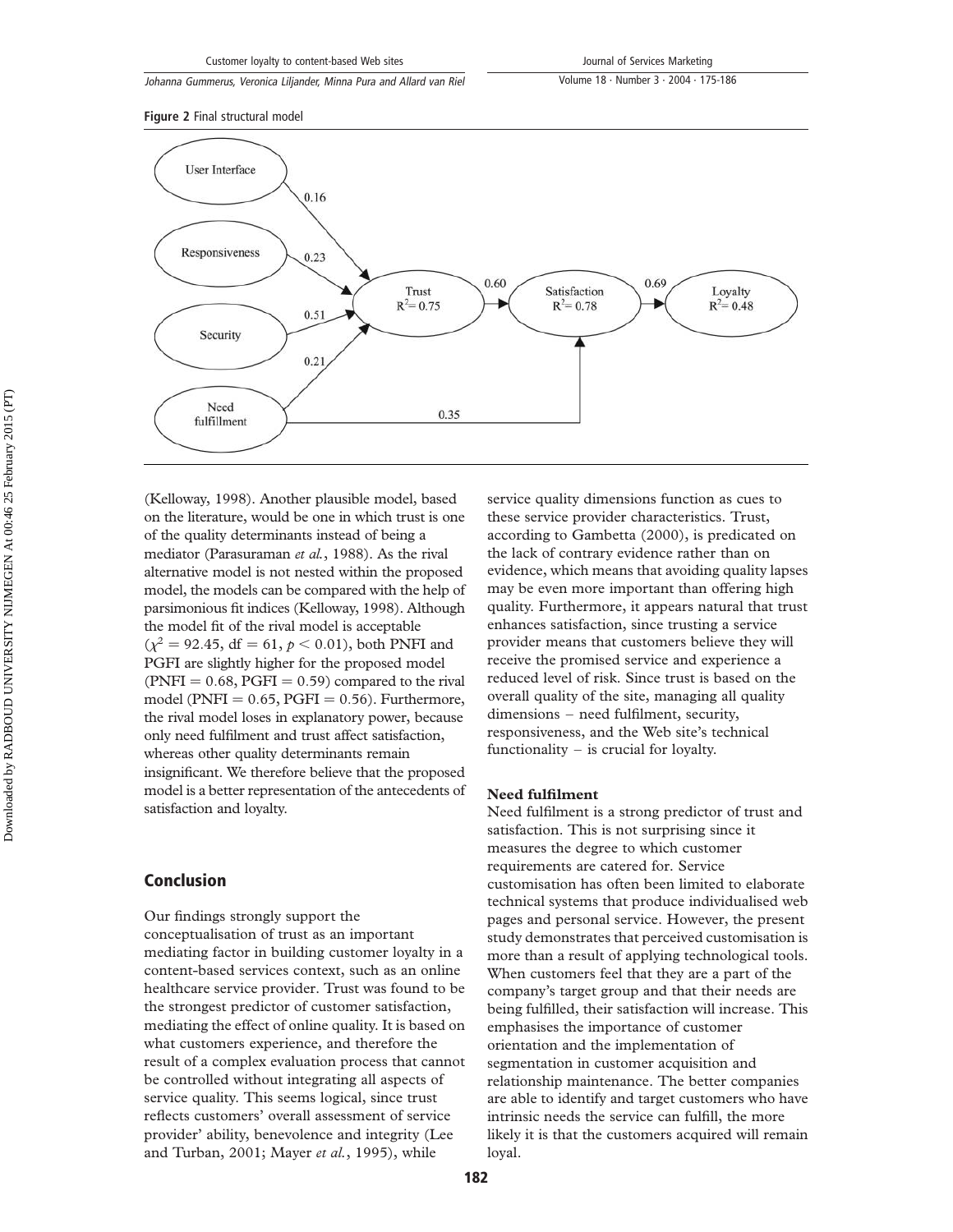### Security

Security, in the form of keeping customers safe from an invasion of their privacy, affects trust and satisfaction. If companies wish to maintain customer trust, they need to keep their promises regarding privacy. Since security is closely related to trust, violations of security norms may backfire in terms of losing customers and negative word-ofmouth. Assuring security may be especially important to services that require customers to share personal information with the service provider in order to receive the required services, especially when the associated risks are high. Companies should also carefully weigh the benefits of customisation allowed by data collection against psychological costs to customers. Unnecessary gathering of private data may frighten customers away. Customers should at least be allowed to opt out.

### Responsiveness

A quick response to requests is likely to increase perceived convenience and diminish uncertainty, and is an important way for companies to show that they are customer-oriented and act benevolently toward customers. Therefore, it affects trust. Understanding customer requirements and developing the service based on feedback enhances service satisfaction. For the focal service, it could mean adding new discussion groups on request and answering customer feedback promptly.

### User interface

The technical functionality of the user interface, which signals technical reliability and enables use of the site, had a smaller impact on trust. Technical functionality of a Web site makes use of the service effortless, and the small positive impact may depend on tolerance zones. Whereas low technical functionality evokes mistrust, high functionality often has very little impact (Riegelsberger and Sasse, 2001). Moreover, our findings somewhat surprisingly suggest that the level of a Web site's usability has no impact whatsoever on trust, satisfaction or loyalty. Previous research has highlighted the importance of information retrieval (Voss, 2000; Roy et al., 2001), and even postulated that Web site design is the most important predictor of loyalty (Wolfinbarger and Gilly, 2002). However, different studies are not directly comparable due to different conceptualisations. User interface usability may be important when making the first decisions on whether to return to the site or not, while its importance decreases as customers learn to use the site. Furthermore, usability along with technical functionality, is likely to reduce the amount of time

Volume 18 · Number 3 · 2004 · 175-186

and effort required to perform the service, which might be of substantial importance for convenience-driven Internet users (Wolfinbarger and Gilly, 2001; Donthu and Garcia, 1999). Technical malfunctions may also have a larger impact on trust and satisfaction than a wellfunctioning site. The effect of distrust on prepurchase intentions is presumed to be greater than the presence of trust (Singh and Sirdeshmukh, 2000). Furthermore, in previous studies, Web site quality has been a significant predictor of loyalty for sites selling high-touch goods, whereas it has been of lesser importance for low-touch goods (Lynch et al., 2001). To a pure e-service site that provides information, site quality may be less important than to an online retailer selling hightouch products.

### Managerial implications

Our findings have several implications for managers. First, customer perceptions of a service provider's trustworthiness are an important indicator of customer loyalty and can be used to monitor changes in customer attitudes. Second, service providers have to cultivate trust by offering high-quality services and communicating security and responsiveness as a part of a successful customer relationship management strategy. Companies should also regulate their partners' and advertisers' actions and ensure consistent privacy and security policies in order to protect their own reputation. Changing security policies may also be fatal, as it can evoke violent customer reactions. Third, if trust is a higher-level construct, as this study shows, service quality studies need to be restructured to capture the complex nature of trust. This also has an important implication for research. Online, the service quality-satisfactionloyalty link may not be as unequivocal, and new, more innovative ways of studying antecedents of loyalty are required. Fourth, since the role of trust was paramount in this study, we expect it to play a similar role in other critical services such as financial advising, banking and one-off services (e.g. bridal services). For these services, assuring customers of the service provider's competence, benevolence and integrity can be achieved, at least partly, with high service quality.

### Limitations of the study and future research directions

The model presented here was tested on a healthcare Web site, but the importance of the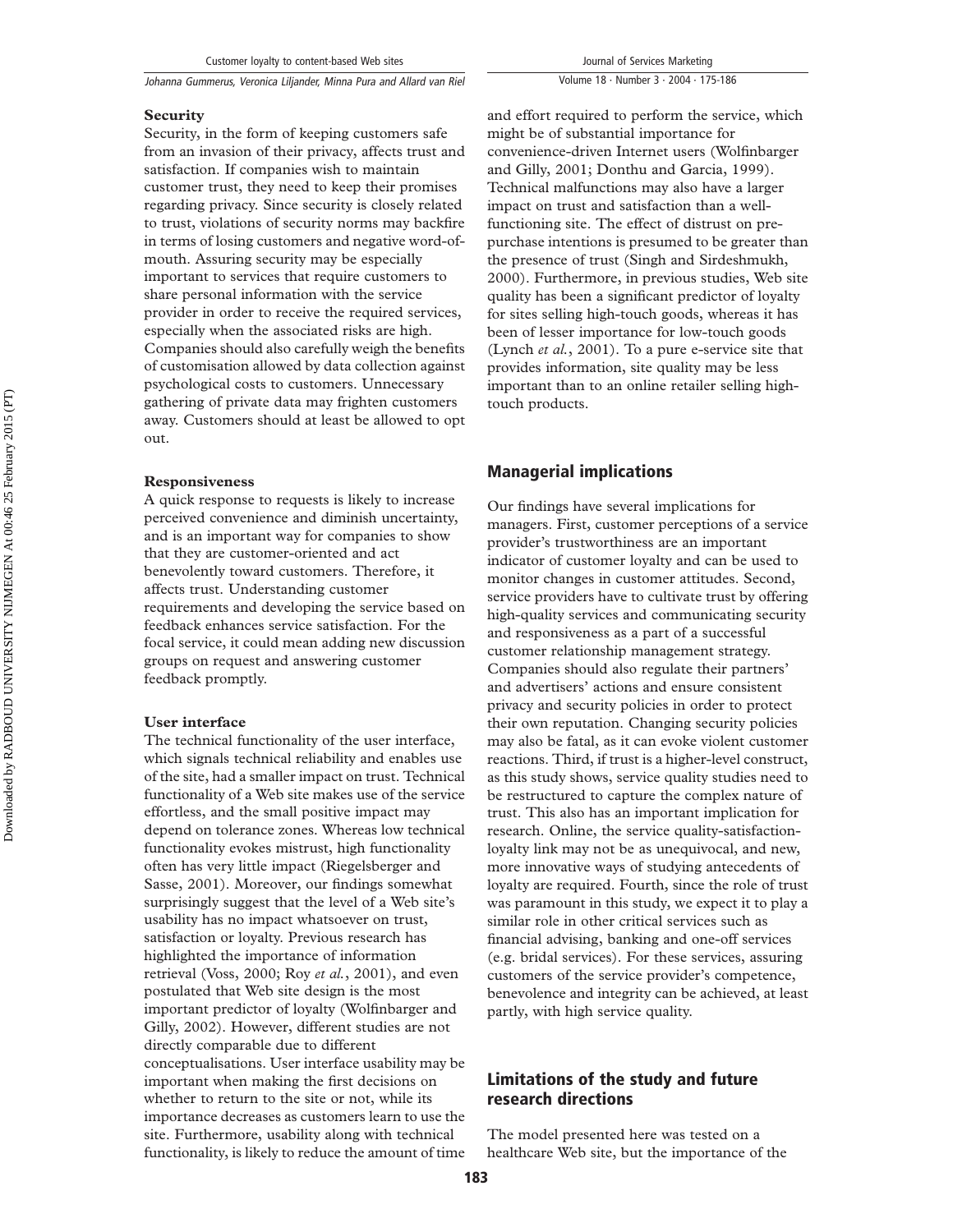Customer loyalty to content-based Web sites

Johanna Gummerus, Veronica Liljander, Minna Pura and Allard van Riel

different determinants of satisfaction and retention may depend on the type of service and criticality of the purchase situation (Ostrom and Iacobucci, 1995). Furthermore, the asymmetric impact (e.g. Anderson and Mittal, 2000) of different quality determinants on satisfaction and loyalty could not be measured due to a positivity bias in the data, which is a common problem in satisfaction studies with samples relating to the evaluation of only one company. It would, however, be fruitful to study whether such asymmetric effects exist online. Therefore, future studies should strive to collect data consisting of a wider spectrum of service experiences. The issue of Web site usability should also be studied further. Finally, the relationship between customer loyalty and Web site productivity should be studied.

### References

- Allen, N.J. and Meyer, J.P. (1990), "The measurement and antecedents of affective, continuance and normative commitment to the organization", Journal of [Occupational](http://www.emeraldinsight.com/action/showLinks?crossref=10.1111%2Fj.2044-8325.1990.tb00506.x) and [Organizational](http://www.emeraldinsight.com/action/showLinks?crossref=10.1111%2Fj.2044-8325.1990.tb00506.x) Psychology, Vol. 63 No. 1, pp. 1-18.
- Anderson, E.W. and Mittal, V. (2000), "Strengthening the satisfaction-profit chain", Journal of Service [Research](http://www.emeraldinsight.com/action/showLinks?crossref=10.1177%2F109467050032001) Vol. 3 No. 2, pp. 107-20.
- Anderson, E.W., Fornell, C. and Lehmann, D.R. (1994), "Customer satisfaction, market share, and profitability: findings from Sweden", Journal of [Marketing](http://www.emeraldinsight.com/action/showLinks?crossref=10.2307%2F1252310&isi=A1994NW35300004), Vol. 58 No. 3, pp. 53-66.
- Anderson, J.C. and Gerbing, D.W. (1988), "Structural equation modeling in practice: a review and recommended two-step approach", [Psychological](http://www.emeraldinsight.com/action/showLinks?crossref=10.1037%2F0033-2909.103.3.411&isi=A1988N286100011) Bulletin, Vol. 103 No. 3, pp. 411-23.
- Andreassen, T.W. and Lindestad, B. (1998), "Customer loyalty and complex services", [International](http://www.emeraldinsight.com/action/showLinks?system=10.1108%2F09564239810199923&isi=000072641200002) Journal of Service Industry [Management](http://www.emeraldinsight.com/action/showLinks?system=10.1108%2F09564239810199923&isi=000072641200002), Vol. 9 No. 1, pp. 7-23.
- Bagozzi, R.P. and Yi, Y. (1988), "On the evaluation of structural equation models", Journal of the Academy of [Marketing](http://www.emeraldinsight.com/action/showLinks?crossref=10.1007%2FBF02723327) [Science](http://www.emeraldinsight.com/action/showLinks?crossref=10.1007%2FBF02723327), Vol. 16 No. 1, pp. 74-94.
- Bendapudi, N. and Berry, L.L. (1997), "Customers' motivations for maintaining relationships with service providers", Journal of [Retailing](http://www.emeraldinsight.com/action/showLinks?crossref=10.1016%2FS0022-4359%2897%2990013-0&isi=A1997XB09900002), Vol. 73 No. 1, pp. 15-37.
- Challagalla, G.N. and Shervani, T.A. (1996), "Dimensions and types of supervisory control: effects on salesperson performance and satisfaction", Journal of [Marketing](http://www.emeraldinsight.com/action/showLinks?crossref=10.2307%2F1251890&isi=A1996TP97600008), Vol. 60 No. 1, pp. 89-105.
- Dabholkar, P.A. (1996), "Consumer evaluations of new technology-based self-service options: an investigation of alternative models of service quality", [International](http://www.emeraldinsight.com/action/showLinks?crossref=10.1016%2F0167-8116%2895%2900027-5) Journal of Research in [Marketing](http://www.emeraldinsight.com/action/showLinks?crossref=10.1016%2F0167-8116%2895%2900027-5), Vol. 13 No. 1, pp. 29-51.
- De Ruyter, K., Wetzels, M. and Bloemer, J. (1998), "On the relationship between perceived service quality, service loyalty and switching costs", [International](http://www.emeraldinsight.com/action/showLinks?system=10.1108%2F09564239810238848&isi=000077009100004) Journal of Service Industry [Management](http://www.emeraldinsight.com/action/showLinks?system=10.1108%2F09564239810238848&isi=000077009100004), Vol. 9 No. 5, pp. 436-53.
- Deighton, J. (1996), "The future of interactive marketing", Harvard [Business](http://www.emeraldinsight.com/action/showLinks?isi=A1996VV16800017) Review, Vol. 74 No. 6, pp. 151-62.
- Dick, A.S. and Basu, K. (1994), "Customer loyalty: toward an integrated conceptual framework", *[Journal](http://www.emeraldinsight.com/action/showLinks?crossref=10.1177%2F0092070394222001) of the* Academy of [Marketing](http://www.emeraldinsight.com/action/showLinks?crossref=10.1177%2F0092070394222001) Science, Vol. 22 No. 2, pp. 99-113.

Volume 18 · Number 3 · 2004 · 175-186

- Doney, P.M. and Cannon, J.P. (1997), "An examination of the nature of trust in buyer-seller relationships", [Journal](http://www.emeraldinsight.com/action/showLinks?crossref=10.2307%2F1251829&isi=A1997WT80400003) of [Marketing](http://www.emeraldinsight.com/action/showLinks?crossref=10.2307%2F1251829&isi=A1997WT80400003), Vol. 61 No. 2, pp. 35-51.
- Donthu, N. (2001), "Does your Web site measure up?" Marketing Management, Vol. 10 No. 4, pp. 29-32.
- Donthu, N. and Garcia, A. (1999), "The Internet shopper", Journal of [Advertising](http://www.emeraldinsight.com/action/showLinks?isi=000082122600007) Research, Vol. 39 No. 3, pp. 52-8. Eriksson, K. (2002), ""LISREL for business analysis",
- unpublished manuscript.
- Franzak, F., Pitta, D. and Fritsche, S. (2001), "Online relationships and the consumer's right to privacy", Journal of [Consumer](http://www.emeraldinsight.com/action/showLinks?system=10.1108%2FEUM0000000006256) [Marketing](http://www.emeraldinsight.com/action/showLinks?system=10.1108%2FEUM0000000006256), Vol. 18 No. 7, pp. 631-41.
- Gambetta, D. (2000), "Can we trust trust?", in Gambetta, D. (Ed.), Trust: Making and Breaking Cooperative Relations, electronic edition, University of Oxford, Oxford (originally published by Blackwell, Oxford), available at: www.sociology.ox.ac.uk/papers/gambetta213-237.pdf (accessed 6 January 2002).
- Ganesh, J., Arnold, M.J. and Reynolds, K.E. (2000), "Understanding the customer base of service providers: an examination of the differences between switchers and stayers", Journal of [Marketing](http://www.emeraldinsight.com/action/showLinks?crossref=10.1509%2Fjmkg.64.3.65.18028&isi=000088216600005), Vol. 64 No. 3, pp. 65-87.
- Gremler, D.D. and Brown, S.W. (1996), "Service loyalty: its nature, importance, and implications", in Edvardsson, B., Brown, S.W., Johnston, R. and Scheuing, E. (Eds), QUIS V: Advancing Service Quality: <sup>A</sup> Global Perspective, International Service Quality Association, New York, NY, pp. 171-80.
- Gremler, D.D. and Brown, S.W. (1999), "The loyalty ripple effect: appreciating the full value of customers", [International](http://www.emeraldinsight.com/action/showLinks?system=10.1108%2F09564239910276872&isi=000083124700002) Journal of Service Industry [Management](http://www.emeraldinsight.com/action/showLinks?system=10.1108%2F09564239910276872&isi=000083124700002), Vol. 10 No. 3, pp. 271-91.
- Grönroos, C., Heinonen, F., Isoniemi, K. and Lindholm, M. (2000), "The Netoffer model: a case example from the virtual marketspace", [Management](http://www.emeraldinsight.com/action/showLinks?system=10.1108%2F00251740010326252) Decision, Vol. 38 No. 4, pp. 243-52.
- Jacoby, J. and Chestnut, R.W. (1978), Brand Loyalty Measurement and Management, Wiley, New York, NY.
- Jarvenpaa, S.L., Tractinsky, N. and Vitale, M. (2000), "Consumer trust in an Internet store", Information [Technology](http://www.emeraldinsight.com/action/showLinks?crossref=10.1023%2FA%3A1019104520776) and [Management](http://www.emeraldinsight.com/action/showLinks?crossref=10.1023%2FA%3A1019104520776), Vol. 1 No. 1/2, pp. 45-71.
- Kaynama, S.A. and Black, C.I. (2000), "A proposal to assess the service quality of online travel agencies: an exploratory study", Journal of Professional Services [Marketing](http://www.emeraldinsight.com/action/showLinks?crossref=10.1300%2FJ090v21n01_05), Vol. 21 No. 1, pp. 63-88.
- Kelloway, E.K. (1998), Using LISREL for Structural Equation Modeling: <sup>A</sup> Researcher's Guide, Sage Publications, Thousand Oaks, CA.
- Korgaonkar, P.K. and Wolin, L.D. (1999), "A multivariate analysis of Web usage", Journal of [Advertising](http://www.emeraldinsight.com/action/showLinks?isi=000081264000006) Research, Vol. 39 No. 2, pp. 53-68.
- Lee, M.K.O. and Turban, E. (2001), "A trust model for consumer Internet shopping", [International](http://www.emeraldinsight.com/action/showLinks?isi=000171494200006) Journal of Electronic [Commerce](http://www.emeraldinsight.com/action/showLinks?isi=000171494200006), Vol. 6 No. 1, pp. 75-91.
- Lynch, P.D., Kent, R.J. and Srinivasan, S.S. (2001), "The global Internet shopper: evidence from shopping tasks in 12 countries", Journal of [Advertising](http://www.emeraldinsight.com/action/showLinks?isi=000170604100003) Research, Vol. 41 No. 3, pp. 15-23.
- Mayer, R.C., Davis, J.H. and Schoorman, F.D. (1995), "An integrative model of organizational trust", [Academy](http://www.emeraldinsight.com/action/showLinks?isi=A1995RJ62200009) of [Management](http://www.emeraldinsight.com/action/showLinks?isi=A1995RJ62200009) Review, Vol. 20 No. 3, pp. 709-34.
- Moorman, C., Zaltman, G. and Deshpande, R. (1992), "Relationships between providers and users of market research: the dynamics of trust within and between organizations", Journal of [Marketing](http://www.emeraldinsight.com/action/showLinks?crossref=10.2307%2F3172742&isi=A1992JE83200003) Research, Vol. 29 No. 3, pp. 314-28.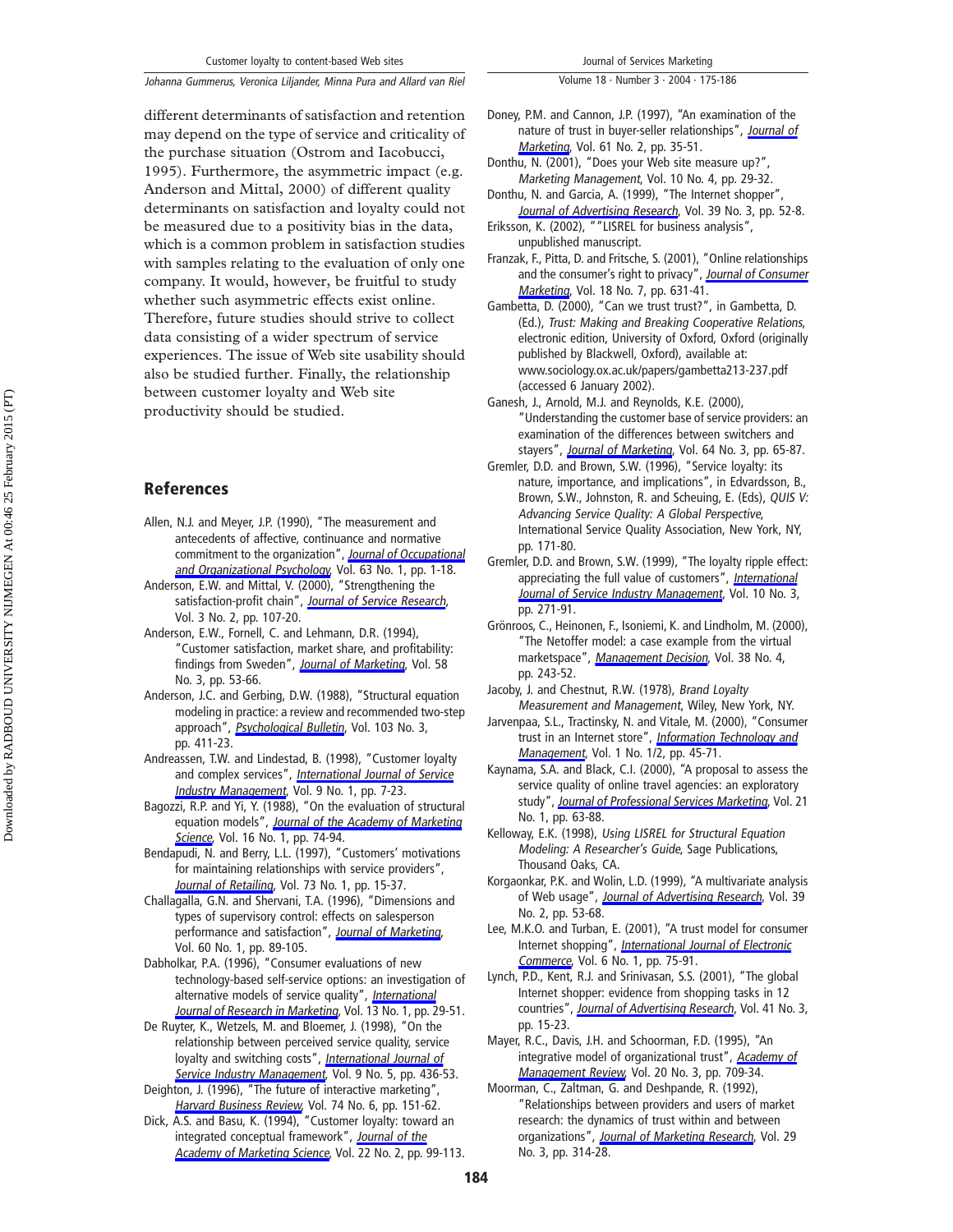- Morgan, R.M. and Hunt, S.D. (1994), "The commitment-trust theory of relationship marketing", Journal of [Marketing](http://www.emeraldinsight.com/action/showLinks?crossref=10.2307%2F1252308&isi=A1994NW35300002), Vol. 58 No. 3, pp. 20-38.
- Narayandas, D. (1998), "Measuring and managing the benefits of customer retention: an empirical investigation", [Journal](http://www.emeraldinsight.com/action/showLinks?crossref=10.1177%2F109467059800100202) of Service [Research](http://www.emeraldinsight.com/action/showLinks?crossref=10.1177%2F109467059800100202), Vol. 1 No. 2, pp. 108-28.
- Oliver, R.L. (1996), Satisfaction: <sup>A</sup> Behavioral Perspective on the Consumer, McGraw-Hill, New York, NY.
- Oliver, R.L. (1999), "Whence consumer loyalty?", [Journal](http://www.emeraldinsight.com/action/showLinks?crossref=10.2307%2F1252099&isi=000083485900005) of [Marketing](http://www.emeraldinsight.com/action/showLinks?crossref=10.2307%2F1252099&isi=000083485900005), Vol. 63, Special Issue, pp. 33-44.
- Oliver, R.L., Rust, R.T. and Varki, S. (1997), "Customer delight: foundations, findings, and managerial insight", *[Journal](http://www.emeraldinsight.com/action/showLinks?crossref=10.1016%2FS0022-4359%2897%2990021-X&isi=A1997YE95800002) of* [Retailing](http://www.emeraldinsight.com/action/showLinks?crossref=10.1016%2FS0022-4359%2897%2990021-X&isi=A1997YE95800002), Vol. 73 No. 3, pp. 311-36.
- Ostrom, A. and Iacobucci, D. (1995), "Consumer trade-offs and the evaluation of services", Journal of [Marketing](http://www.emeraldinsight.com/action/showLinks?crossref=10.2307%2F1252011&isi=A1995QB35100002), Vol. 59 No. 1, pp. 17-28.
- Parasuraman, A., Zeithaml, V.A. and Berry, L.L. (1988), "SERVQUAL: a multiple-item scale for measuring consumer perceptions of SQ", Journal of [Retailing](http://www.emeraldinsight.com/action/showLinks?isi=A1988N540200002), Vol. 64 No. 1, pp. 12-40.
- Ravald, A. and Grönroos, C. (1996), "The value concept and relationship marketing", European Journal of [Marketing](http://www.emeraldinsight.com/action/showLinks?system=10.1108%2F03090569610106626), Vol. 30 No. 2, pp. 19-30.
- Reichheld, F.F., Markey, R.G. Jr and Hopton, C. (2000), "E-customer loyalty – applying the traditional rules of business for online success", European Business Journal, Vol. 12 No. 4, pp. 173-9.
- Riegelsberger, J. and Sasse, M.A. (2001), "Trustbuilders and trustbusters: the role of trust cues in interfaces to e-commerce applications", paper presented at the 1st IFIP Conference on e-commerce, e-business, e-government (i3e) in Zurich, 3-5 October.
- Roy, M.C., Dewit, O. and Aubert, B.A. (2001), "The impact of interface usability on trust in Web retailers", [Internet](http://www.emeraldinsight.com/action/showLinks?system=10.1108%2F10662240110410165&isi=000172111500003) Research: Electronic Networking [Applications](http://www.emeraldinsight.com/action/showLinks?system=10.1108%2F10662240110410165&isi=000172111500003) and Policy, Vol. 11 No. 5, pp. 388-98.
- Rust, R.T., Zahorik, A.J. and Keiningham, T.L. (1995), "Return on quality (ROQ): making service quality financially accountable", Journal of [Marketing](http://www.emeraldinsight.com/action/showLinks?crossref=10.2307%2F1252073&isi=A1995QQ63900005), Vol. 59 No. 2, pp. 58-70.
- Selnes, F. (1998), "Antecedents and consequences of trust and satisfaction in buyer-seller relationships", [European](http://www.emeraldinsight.com/action/showLinks?system=10.1108%2F03090569810204580) Journal of [Marketing](http://www.emeraldinsight.com/action/showLinks?system=10.1108%2F03090569810204580), Vol. 32 No. 3, pp. 305-22.
- Shankar, V., Smith, A.K. and Rangaswamy, A. (2000), "Customer satisfaction and loyalty in online and offline environments", working paper 02-2000, Penn State University, University Park, PA.
- Sharma, N. and Patterson, P.G. (1999), "The impact of communication effectiveness and service quality on relationship commitment in consumer, professional services", The Journal of Services [Marketing](http://www.emeraldinsight.com/action/showLinks?system=10.1108%2F08876049910266059), Vol. 13 No. 2, pp. 151-70.
- Sheaves, D.E. and Barnes, J.G. (1996), "The fundamentals of relationships: an exploration of the concept to guide marketing implementation", in Swartz, T.A., Bowen, D.E. and Brown, S.W. (Eds), Advances in Services [Marketing](http://www.emeraldinsight.com/action/showLinks?crossref=10.1016%2FS1067-5671%2896%2905058-5) and [Management](http://www.emeraldinsight.com/action/showLinks?crossref=10.1016%2FS1067-5671%2896%2905058-5), Vol. 5, JAI Press, London, pp. 215-45.
- Singh, J. and Sirdeshmukh, D. (2000), "Agency and trust mechanisms in consumer satisfaction and loyalty judgments", Journal of the Academy of [Marketing](http://www.emeraldinsight.com/action/showLinks?crossref=10.1177%2F0092070300281014&isi=000084543900014) Science, Vol. 28 No. 1, pp. 150-67.
- Srinivasan, S.S., Anderson, R. and Ponnavolu, K. (2002), "Customer loyalty in e-commerce: an exploration of its antecedents and consequences", Journal of [Retailing](http://www.emeraldinsight.com/action/showLinks?crossref=10.1016%2FS0022-4359%2801%2900065-3&isi=000176323100004), Vol. 78 No. 1, pp. 41-50.

Volume 18 · Number 3 · 2004 · 175-186

- Stauss, B. and Neuhaus, P. (1997), "The qualitative satisfaction model", [International](http://www.emeraldinsight.com/action/showLinks?system=10.1108%2F09564239710185424&isi=A1997XZ52600005) Journal of Service Industry [Management](http://www.emeraldinsight.com/action/showLinks?system=10.1108%2F09564239710185424&isi=A1997XZ52600005), Vol. 8 No. 3, pp. 236-49.
- Steiger, J.H. (1990), "Structural model evaluation and modification: an interval estimation approach", [Multivariate](http://www.emeraldinsight.com/action/showLinks?crossref=10.1207%2Fs15327906mbr2502_4&isi=A1990DZ95200004) Behavioral Research, Vol. 25, pp. 173-80.
- Taylor, H. (2002), "Cyberchondriacs update", Harris Interactive online publication, available at: www.harrisinteractive.com/harris\_poll/ index.asp?PID=299 (accessed August)
- Urban, G.L., Sultan, F. and Qualls, W.J. (2000), "Placing trust at the center of your Internet strategy", Sloan Management Review, Vol. 42 No. 1, pp. 39-48.
- van Riel, A.C.R., Liljander, V. and Jurriëns, P. (2001), "Exploring consumer evaluations of e-services: a portal site", International Journal of Service Industry [Management](http://www.emeraldinsight.com/action/showLinks?system=10.1108%2F09564230110405280), Vol. 12 No. 4, pp. 359-77.
- Voss, C. (2000), "Developing an eservice strategy", [Business](http://www.emeraldinsight.com/action/showLinks?crossref=10.1111%2F1467-8616.00126) [Strategy](http://www.emeraldinsight.com/action/showLinks?crossref=10.1111%2F1467-8616.00126) Review, Vol. 11 No. 1, pp. 21-33.
- Wolfinbarger, M.F. and Gilly, M.C. (2001), "Shopping online for freedom, control and fun", California [Management](http://www.emeraldinsight.com/action/showLinks?crossref=10.2307%2F41166074) [Review](http://www.emeraldinsight.com/action/showLinks?crossref=10.2307%2F41166074), Vol. 43 No. 2, pp. 34-54.
- Wolfinbarger, M.F. and Gilly, M.C. (2002), ".comQ: dimensionalizing, measuring and predicting quality of the e-tail experience", working paper no. 02-100, Marketing Science Institute, Cambridge, MA.
- Yu, Y.T. and Dean, A. (2001), "The contribution of emotional satisfaction to consumer loyalty", [International](http://www.emeraldinsight.com/action/showLinks?system=10.1108%2F09564230110393239&isi=000171542100003) Journal of Service Industry [Management](http://www.emeraldinsight.com/action/showLinks?system=10.1108%2F09564230110393239&isi=000171542100003), Vol. 12 No. 3, pp. 234-50.
- Zeithaml, V.A., Berry, L.L. and Parasuraman, A. (1996), "The behavioral consequences of service quality", [Journal](http://www.emeraldinsight.com/action/showLinks?crossref=10.2307%2F1251929&isi=A1996UD08800003) of [Marketing](http://www.emeraldinsight.com/action/showLinks?crossref=10.2307%2F1251929&isi=A1996UD08800003), Vol. 60 No. 2, pp. 31-46.
- Zeithaml, V.A., Parasuraman, A. and Malhotra, A. (2000), "A conceptual framework for understanding e-service quality: implications for future research and managerial practice", working paper no. 00-115, Marketing Science Institute, Cambridge MA.
- Zeithaml, V.A., Parasuraman, A. and Malhotra, A. (2002), "Service quality delivery through Web sites: a critical review of extant knowledge", Journal of the [Academy](http://www.emeraldinsight.com/action/showLinks?crossref=10.1177%2F009207002236911&isi=000178049300007) of [Marketing](http://www.emeraldinsight.com/action/showLinks?crossref=10.1177%2F009207002236911&isi=000178049300007) Science, Vol. 30 No. 4, pp. 362-75.
- Zins, A.H. (2001), "Relative attitudes and commitment in customer loyalty models: some experiences in the commercial airline industry", [International](http://www.emeraldinsight.com/action/showLinks?system=10.1108%2FEUM0000000005521&isi=000171542100005) Journal of Service Industry [Management](http://www.emeraldinsight.com/action/showLinks?system=10.1108%2FEUM0000000005521&isi=000171542100005), Vol. 12 No. 3, pp. 269-94.

### Executive summary and implications for managers and executives

This summary has been provided to allow managers and executives a rapid appreciation of the content of this article. Those with a particular interest in the topic covered may then read the article in toto to take advantage of the more comprehensive description of the research undertaken and its results to get the full benefit of the material present.

Past e-service research has largely concentrated on customer responses to online retailers. Gummerus et al., examine what determines customer loyalty to a content-based service, a health-care Web site. Content-based service providers must build a loyal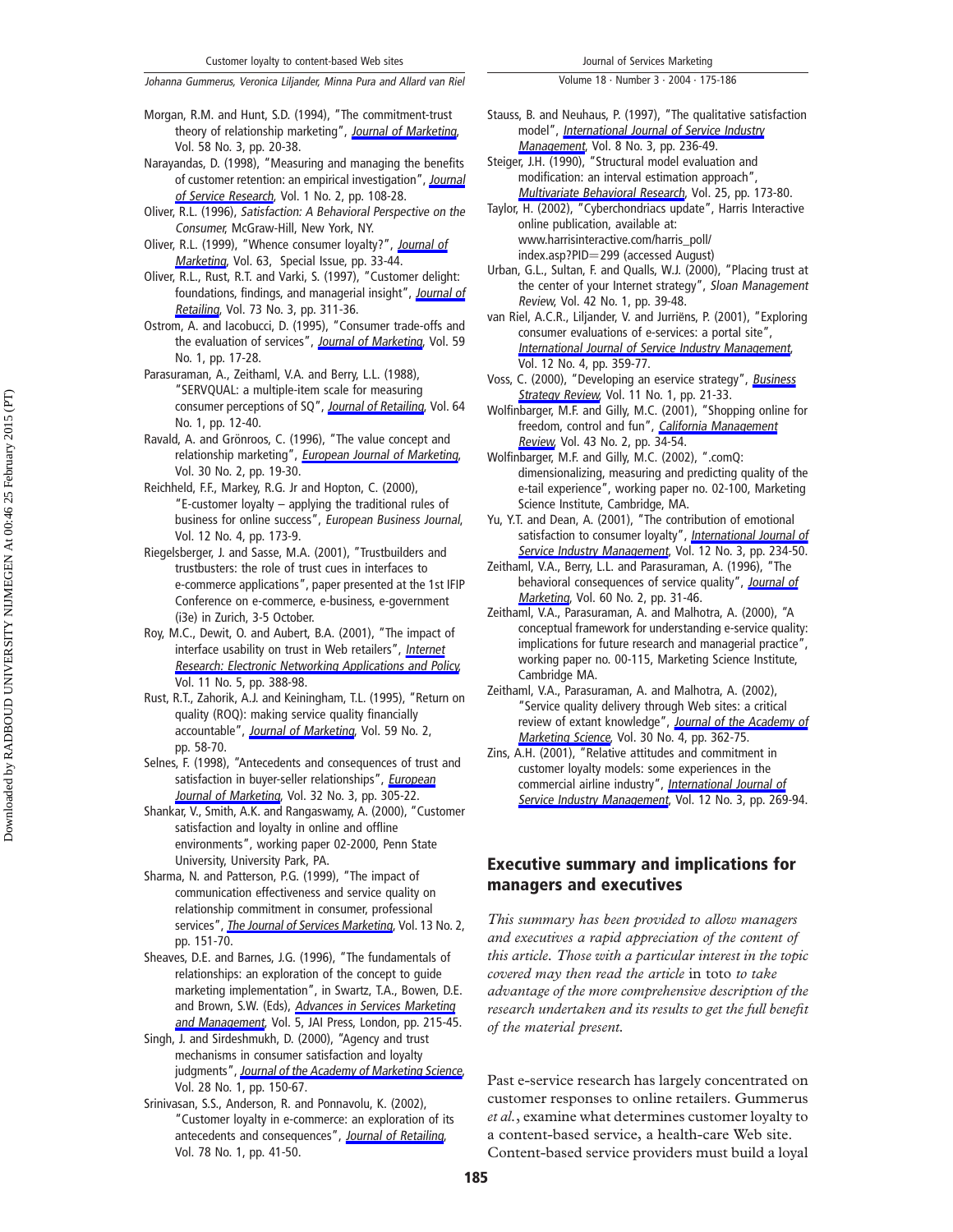customer base in order to attract advertisers and sponsors.

### The importance of trust

Lack of trust has been considered among the most important reasons for customers not to adopt online services involving financial exchanges. Trust appears to be equally important to exchanges that require divulging sensitive information, such as health issues.

The study by Gummerus et al. reveals that, as in traditional services, loyalty to the health site is driven by satisfaction, which is an indictor of the company's past, current and future performance. However, trust is the strongest predictor of customer satisfaction, mediating the effect of online quality. It is based on what customers experience, and therefore the result of a complex evaluation process that cannot be controlled without integrating all aspects of service quality. Since trust is based on the overall quality of the site, managing all quality dimensions – need fulfilment, security, responsiveness and the Web site's technical functionality – is crucial for loyalty.

### Need fulfilment

Need fulfilment – the degree to which customer requirements are catered for – is a strong predictor of trust and satisfaction. Service customization has often been limited to elaborate technical systems that produce individualized Web pages and personal service. Gummerus et al., however, demonstrate that perceived customization is more than a result of applying technological tools. When customers feel that they are part of the company's target group and that their needs are being fulfilled, their satisfaction will increase. The better companies are able to identify and target customers who have intrinsic needs that the service can fulfil, the more likely it is that the acquired customers will remain loyal.

### **Security**

Security, in the form of keeping customers safe from an invasion of their privacy, affects trust and satisfaction. Ensuring security may be especially important to services that require customers to share personal information with the service provider in order to receive the required services, especially when the associated risks are high. Firms should take care not to frighten customers away by unnecessarily gathering private information. Customers should at least be allowed to opt out.

### Responsiveness

Consumers are more likely to trust a company that responds quickly to their requests and takes their feedback into consideration. Firms should strive to understand customer requirements and develop the service based on feedback – perhaps gathered through online discussion groups – in order to enhance satisfaction.

### The Web site's technical functionality

Gummerus et al. put forward the view that the quality of the user interface is operationalized as the technical functionality of the site and its design. In general, the user interface offers tangible clues for customers, on which they can base their assessment of the provider's trustworthiness.

The research demonstrates that the technical functionality of the company Web site, which can reduce the effort involved in using the service, affects trust, but to a lesser extent than need fulfilment, security and responsiveness. Previous researchers have argued that, whereas low functionality evokes mistrust, high functionality often has little impact.

Moreover, in the context of the health-care company, the level of the Web site's usability had no impact on trust, satisfaction or loyalty. Usability may be important when the consumer first decides whether or not to return to the site, but its importance may decrease as clients learn to use the Web site.

### Conclusions

Customer perceptions of a service provider's trustworthiness are an important indicator of customer loyalty and can be used to monitor changes in customer attitudes.

Service providers must cultivate trust through offering high-quality services and communicating security and responsiveness as part of their customer-relationship management strategy. Companies should also regulate their partners' and advertisers' actions and ensure consistent privacy and security policies in order to protect their own reputation.

( $A$  précis of the article "Customer loyalty to content-based Web sites: the case of an online health-care service". Supplied by Marketing Consultants for Emerald.)

Volume 18 · Number 3 · 2004 · 175-186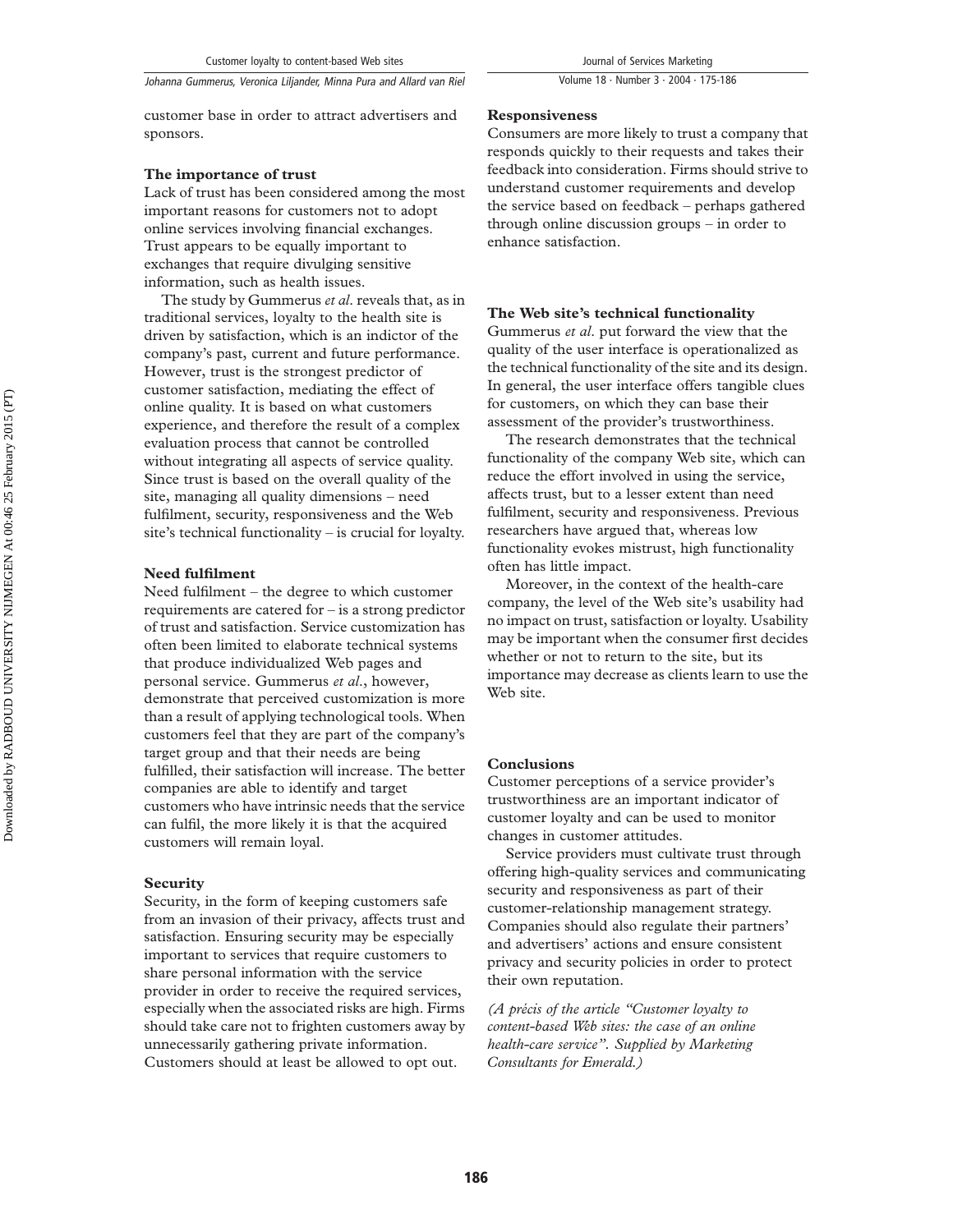### **This article has been cited by:**

- 1. Lanchakorn Satsanguan, Wanno Fongsuwan, Jirasek Trimetsoon. 2015. Structural Equation Modelling of Service Quality and Corporate Image that Affect Customer Satisfaction in Private Nursing Homes in the Bangkok Metropolitan Region. *Research Journal of Business Management* **9**, 68-87. [[CrossRef\]](http://dx.doi.org/10.3923/rjbm.2015.68.87)
- 2. Grégory Bressolles, François Durrieu, Sylvain Senecal. 2014. A consumer typology based on e-service quality and e-satisfaction. *Journal of Retailing and Consumer Services* **21**, 889-896. [\[CrossRef](http://dx.doi.org/10.1016/j.jretconser.2014.07.004)]
- 3. Rennie Naidoo. 2014. Exploring the Social Dynamics of Implementing Self-Managed Web-Based Wellness Tools. *International Journal of Healthcare Information Systems and Informatics* **7**:4, 13-31. [\[CrossRef](http://dx.doi.org/10.4018/jhisi.2012100102)]
- 4.Dr Robert Hurley, Muhammad Tahir Jan, Kalthom Abdullah. 2014. The impact of technology CSFs on customer satisfaction and the role of trust. *International Journal of Bank Marketing* **32**:5, 429-447. [\[Abstract](http://dx.doi.org/10.1108/IJBM-11-2013-0139)] [\[Full Text](http://www.emeraldinsight.com/doi/full/10.1108/IJBM-11-2013-0139)] [\[PDF\]](http://www.emeraldinsight.com/doi/pdfplus/10.1108/IJBM-11-2013-0139)
- 5. Sang-Gun Lee, Chang-Gyu Yang, Sin-Bok Lee, Jae-Beom Lee. 2014. A study on the antecedents and consequences of satisfaction and dissatisfaction in web portal usage. *Service Business* . [[CrossRef\]](http://dx.doi.org/10.1007/s11628-014-0240-3)
- 6. Elyria Kemp, Ravi Jillapalli, Enrique Becerra. 2014. Healthcare branding: developing emotionally based consumer brand relationships. *Journal of Services Marketing* **28**:2, 126-137. [[Abstract\]](http://dx.doi.org/10.1108/JSM-08-2012-0157) [[Full Text\]](http://www.emeraldinsight.com/doi/full/10.1108/JSM-08-2012-0157) [\[PDF](http://www.emeraldinsight.com/doi/pdfplus/10.1108/JSM-08-2012-0157)]
- 7. Siqing Shan, Cangyan Li, Wei Yao, Jihong Shi, Jie Ren. 2014. An Empirical Study on Critical Factors Affecting Employee Satisfaction. *Systems Research and Behavioral Science* **31**:3, 447-460. [[CrossRef\]](http://dx.doi.org/10.1002/sres.2284)
- 8. Mahmud Akhter Shareef, Yogesh K. Dwivedi, Teta Stamati, Michael D. Williams. 2014. SQ mGov: A Comprehensive Service-Quality Paradigm for Mobile Government. *Information Systems Management* **31**, 126-142. [[CrossRef\]](http://dx.doi.org/10.1080/10580530.2014.890432)
- 9. Mahmood Hussain Shah, Hamid Reza Peikari, Norjaya M. Yasin. 2014. The determinants of individuals' perceived e-security: Evidence from Malaysia. *International Journal of Information Management* **34**:1, 48-57. [[CrossRef\]](http://dx.doi.org/10.1016/j.ijinfomgt.2013.10.001)
- 10. Ana Rosa Del Águila-Obra, Antonio Padilla-Meléndez, Rami M.O.O. Al-dweeri. 2013. The influence of electronic service quality on loyalty in postal services: the mediating role of satisfaction. *Total Quality Management & Business Excellence* **24**:9-10, 1111-1123. [[CrossRef\]](http://dx.doi.org/10.1080/14783363.2013.807681)
- 11. Philemon Oyewole. 2013. The role of frequency of patronage and service quality of all-you-can-eat buffet restaurant: A perspective of socio-economic and demographic characteristics of African American consumers. *International Journal of Hospitality Management* **34**, 202-213. [[CrossRef\]](http://dx.doi.org/10.1016/j.ijhm.2013.03.005)
- 12. Elissar Toufaily, Line Ricard, Jean Perrien. 2013. Customer loyalty to a commercial website: Descriptive meta-analysis of the empirical literature and proposal of an integrative model. *Journal of Business Research* **66**, 1436-1447. [[CrossRef\]](http://dx.doi.org/10.1016/j.jbusres.2012.05.011)
- 13. Nader Sohrabi Safa, Maizatul Akmar Ismail. 2013. A customer loyalty formation model in electronic commerce. *Economic Modelling* **35**, 559-564. [\[CrossRef](http://dx.doi.org/10.1016/j.econmod.2013.08.011)]
- 14. Hande Topaloglu, Cigdem Altin Gumussoy, Ayse Elvan Bayraktaroglu, Fethi Calisir. 2013. The Relative Importance of Usability and Functionality Factors for E-Health Web Sites. *Human Factors and Ergonomics in Manufacturing & Service Industries* **23**:4, 336-345. [\[CrossRef](http://dx.doi.org/10.1002/hfm.20319)]
- 15. Ali Alawneh, Hasan Al-Refai, Khaldoun Batiha. 2013. Measuring user satisfaction from e-Government services: Lessons from Jordan. *Government Information Quarterly* **30**, 277-288. [[CrossRef\]](http://dx.doi.org/10.1016/j.giq.2013.03.001)
- 16. Ali Asghar Pourezzat, Hamid Reza Hassanzadeh, Reza Abachian Ghassemi. 2013. The Reduced Profiteering Quality as a Cause of Sanction in the Airline Companies of Iran (The Case of Zagros Airline Company). *Procedia - Social and Behavioral Sciences* **81**, 576-583. [\[CrossRef](http://dx.doi.org/10.1016/j.sbspro.2013.06.479)]
- 17. Jin Baek Kim. 2013. Understanding the Repurchase Abandonment Process of Consumers in the Online Environment: Integrating Dissatisfaction and Distrust. *Journal of Internet Commerce* **12**:2, 154-194. [\[CrossRef](http://dx.doi.org/10.1080/15332861.2013.817863)]
- 18. Jiyoung Kim, Sharron J. Lennon. 2013. Effects of reputation and website quality on online consumers' emotion, perceived risk and purchase intention. *Journal of Research in Interactive Marketing* **7**:1, 33-56. [\[Abstract](http://dx.doi.org/10.1108/17505931311316734)] [\[Full Text](http://www.emeraldinsight.com/doi/full/10.1108/17505931311316734)] [\[PDF\]](http://www.emeraldinsight.com/doi/pdfplus/10.1108/17505931311316734)
- 19.Daniel S. Soper. 2013. One step ahead: using predictive inference to select service providers in loosely coupled electronic markets. *Information Systems and e-Business Management* **11**:1, 29-50. [\[CrossRef](http://dx.doi.org/10.1007/s10257-011-0179-z)]
- 20. Judith Tumusiime Tukahirwa, Arthur Petrus Johannes Mol, Peter Oosterveer. 2013. Comparing urban sanitation and solid waste management in East African metropolises: The role of civil society organizations. *Cities* **30**, 204-211. [\[CrossRef](http://dx.doi.org/10.1016/j.cities.2012.03.007)]
- 21. Eva Martínez-Caro, Juan Gabriel Cegarra-Navarro, Marcelina Solano-Lorente. 2013. Understanding patient e-loyalty toward online health care services. *Health Care Management Review* **38**:1, 61-70. [[CrossRef\]](http://dx.doi.org/10.1097/HMR.0b013e31824b1c6b)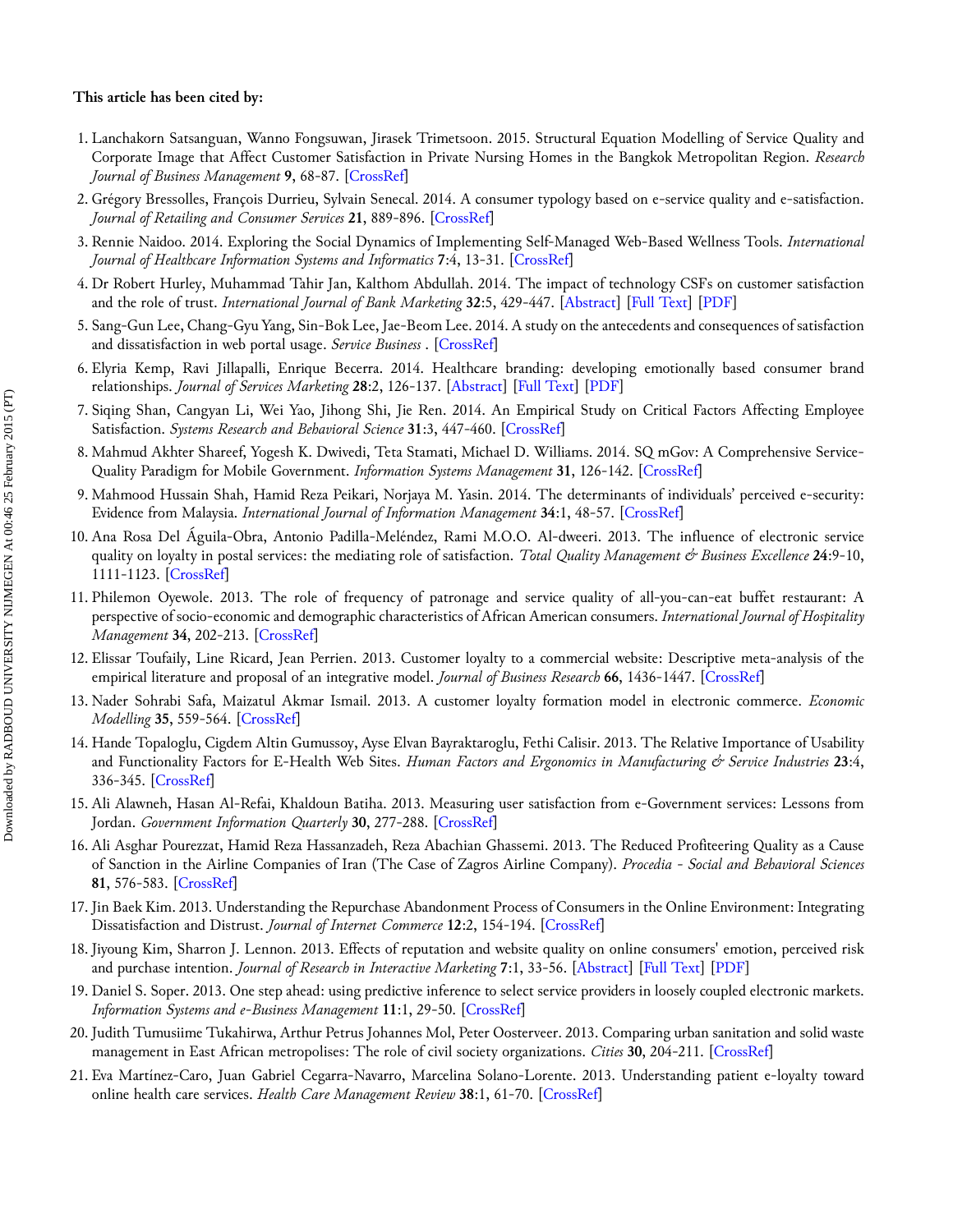- 22. Nabeel Farouq Al-Mushash, Ayman Bassam Nassuora. 2012. Factors Determining e-learning Service Quality in Jordanian Higher Education Environment. *Journal of Applied Sciences* **12**:14, 1474-1480. [\[CrossRef](http://dx.doi.org/10.3923/jas.2012.1474.1480)]
- 23. Ritu Narang. 2012. How do management students perceive the quality of education in public institutions?. *Quality Assurance in Education* **20**:4, 357-371. [\[Abstract](http://dx.doi.org/10.1108/09684881211263993)] [\[Full Text](http://www.emeraldinsight.com/doi/full/10.1108/09684881211263993)] [[PDF\]](http://www.emeraldinsight.com/doi/pdfplus/10.1108/09684881211263993)
- 24. Aikaterini C. Valvi, Konstantinos C. Fragkos. 2012. Critical review of the e-loyalty literature: a purchase-centred framework. *Electronic Commerce Research* **12**:3, 331-378. [[CrossRef\]](http://dx.doi.org/10.1007/s10660-012-9097-5)
- 25. Heikki Karjaluoto, Chanaka Jayawardhena, Matti Leppäniemi, Minna Pihlström. 2012. How value and trust influence loyalty in wireless telecommunications industry. *Telecommunications Policy* **36**:8, 636-649. [[CrossRef\]](http://dx.doi.org/10.1016/j.telpol.2012.04.012)
- 26. Keith S. Coulter, Johanna Gummerus, Veronica Liljander, Emil Weman, Minna Pihlström. 2012. Customer engagement in a Facebook brand community. *Management Research Review* **35**:9, 857-877. [\[Abstract](http://dx.doi.org/10.1108/01409171211256578)] [\[Full Text](http://www.emeraldinsight.com/doi/full/10.1108/01409171211256578)] [\[PDF\]](http://www.emeraldinsight.com/doi/pdfplus/10.1108/01409171211256578)
- 27. Rennie Naidoo. 2012. A Socio-Technical Account of an Internet-Based Self-Service Technology Implementation. *International Journal of Actor-Network Theory and Technological Innovation* **2**:2, 17-38. [\[CrossRef](http://dx.doi.org/10.4018/jantti.2010040102)]
- 28. Wai-Ching Poon, Christina Kwai-Choi Lee. 2012. E-Service Quality: An Empirical Investigation. *Journal of Asia-Pacific Business* **13**:3, 229-262. [[CrossRef\]](http://dx.doi.org/10.1080/10599231.2012.690682)
- 29. Shunzhong Liu. 2012. The impact of forced use on customer adoption of self-service technologies. *Computers in Human Behavior* **28**:4, 1194-1201. [[CrossRef\]](http://dx.doi.org/10.1016/j.chb.2012.02.002)
- 30. Bill Karakostas, Dimitris Kardaras, Adéla Zichová. 2012. The Role of Virtual Communities in the Customization of e-Services. *International Journal of Virtual Communities and Social Networking* **2**:1, 35-51. [[CrossRef\]](http://dx.doi.org/10.4018/jvcsn.2010010103)
- 31. Kyu-Seek Sohn. 2012. An Empirical Study of Factors Influencing Intention to Use Smartphone Applications. *Journal of the Korea Academia-Industrial cooperation Society* **13**:2, 628-635. [\[CrossRef](http://dx.doi.org/10.5762/KAIS.2012.13.2.628)]
- 32. Zhao Chen, Kwek Choon Ling ., Guo Xiao Ying ., Tang Chun Meng. 2012. Antecedents of Online Customer Satisfaction in China. *International Business Management* **6**:2, 168-175. [[CrossRef\]](http://dx.doi.org/10.3923/ibm.2012.168.175)
- 33. Viswanath Venkatesh, Frank K.Y. Chan, James Y.L. Thong. 2012. Designing e-government services: Key service attributes and citizens' preference structures. *Journal of Operations Management* **30**:1-2, 116-133. [[CrossRef\]](http://dx.doi.org/10.1016/j.jom.2011.10.001)
- 34. Sonia San-Martín, Carmen Camarero. 2012. A Cross-National Study on Online Consumer Perceptions, Trust, and Loyalty. *Journal of Organizational Computing and Electronic Commerce* **22**:1, 64-86. [[CrossRef\]](http://dx.doi.org/10.1080/10919392.2012.642763)
- 35. Sonia San Martín, Nadia H. Jiménez. 2011. Online buying perceptions in Spain: can gender make a difference?. *Electronic Markets* **21**:4, 267-281. [[CrossRef\]](http://dx.doi.org/10.1007/s12525-011-0074-y)
- 36. Katarina Hellén, Maria Sääksjärvi. 2011. Happy people manage better in adverse services. *International Journal of Quality and Service Sciences* **3**:3, 319-336. [\[Abstract](http://dx.doi.org/10.1108/17566691111182861)] [\[Full Text](http://www.emeraldinsight.com/doi/full/10.1108/17566691111182861)] [[PDF\]](http://www.emeraldinsight.com/doi/pdfplus/10.1108/17566691111182861)
- 37. J.T. Tukahirwa, A.P.J. Mol, P. Oosterveer. 2011. Access of urban poor to NGO/CBO-supplied sanitation and solid waste services in Uganda: The role of social proximity. *Habitat International* **35**:4, 582-591. [\[CrossRef](http://dx.doi.org/10.1016/j.habitatint.2011.03.006)]
- 38. Chien‐Hsiang Liao, Hsiuju Rebecca Yen, Eldon Y. Li. 2011. The effect of channel quality inconsistency on the association between e‐service quality and customer relationships. *Internet Research* **21**:4, 458-478. [[Abstract\]](http://dx.doi.org/10.1108/10662241111158326) [[Full Text\]](http://www.emeraldinsight.com/doi/full/10.1108/10662241111158326) [[PDF](http://www.emeraldinsight.com/doi/pdfplus/10.1108/10662241111158326)]
- 39. Jamie Carlson, Aron O'Cass. 2011. Developing a framework for understanding e‐service quality, its antecedents, consequences, and mediators. *Managing Service Quality: An International Journal* **21**:3, 264-286. [[Abstract\]](http://dx.doi.org/10.1108/09604521111127965) [\[Full Text](http://www.emeraldinsight.com/doi/full/10.1108/09604521111127965)] [\[PDF](http://www.emeraldinsight.com/doi/pdfplus/10.1108/09604521111127965)]
- 40. Sunbai Cho, Son, Il-nak, ###. 2011. The Effects of Perceived Service Quality of Hotel Service on Satisfaction and Loyalty. *Jounal of Korea Service Management Society* **12**, 1-23. [[CrossRef\]](http://dx.doi.org/10.15706/jksms.2011.12.1.001)
- 41. Sonia San Martín, Carmen Camarero, Rebeca San José. 2011. Does involvement matter in online shopping satisfaction and trust?. *Psychology and Marketing* **28**:2, 145-167. [\[CrossRef](http://dx.doi.org/10.1002/mar.20384)]
- 42. Mahmud Akhter Shareef, Vinod Kumar, Uma Kumar, Yogesh K. Dwivedi. 2011. e-Government Adoption Model (GAM): Differing service maturity levels. *Government Information Quarterly* **28**:1, 17-35. [\[CrossRef](http://dx.doi.org/10.1016/j.giq.2010.05.006)]
- 43. Rosa E. Rios, Hernan E. Riquelme. 2010. Sources of brand equity for online companies. *Journal of Research in Interactive Marketing* **4**:3, 214-240. [[Abstract\]](http://dx.doi.org/10.1108/17505931011070587) [[Full Text\]](http://www.emeraldinsight.com/doi/full/10.1108/17505931011070587) [[PDF](http://www.emeraldinsight.com/doi/pdfplus/10.1108/17505931011070587)]
- 44. Anand K. Jaiswal, Rakesh Niraj, Pingali Venugopal. 2010. Context-general and Context-specific Determinants of Online Satisfaction and Loyalty for Commerce and Content Sites. *Journal of Interactive Marketing* **24**:3, 222-238. [\[CrossRef](http://dx.doi.org/10.1016/j.intmar.2010.04.003)]
- 45. Norizan Kassim, Nor Asiah Abdullah. 2010. The effect of perceived service quality dimensions on customer satisfaction, trust, and loyalty in e‐commerce settings. *Asia Pacific Journal of Marketing and Logistics* **22**:3, 351-371. [\[Abstract](http://dx.doi.org/10.1108/13555851011062269)] [[Full Text\]](http://www.emeraldinsight.com/doi/full/10.1108/13555851011062269) [[PDF\]](http://www.emeraldinsight.com/doi/pdfplus/10.1108/13555851011062269)
- 46. Chung-Tzer Liu, Yi Maggie Guo, Tzong-Yin Hsieh. 2010. Measuring user perceived service quality of online auction sites. *The Service Industries Journal* **30**:7, 1177-1197. [\[CrossRef](http://dx.doi.org/10.1080/02642060802617575)]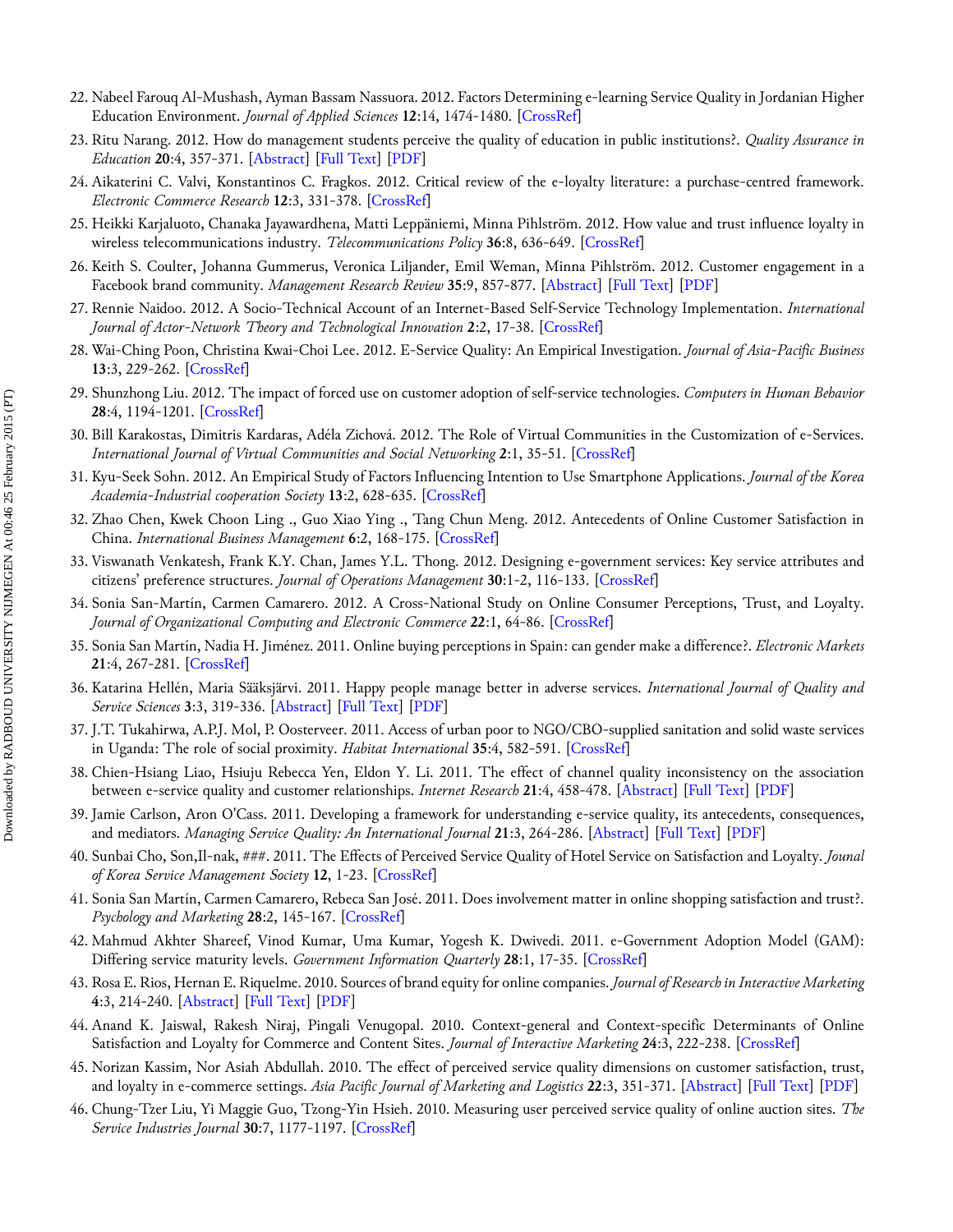- 47. Fethi Calisir, Ayse Bayraktaroglu, Cigdem Gumussoy, Hande TopalogluThe Relative Importance of Usability and Functionality Factors for E-Health Web Sites 714-723. [\[CrossRef](http://dx.doi.org/10.1201/EBK1439834978-c79)]
- 48. Sharyn Rundle-Thiele, Rebekah Russell-Bennett. 2010. Patient Influences on Satisfaction and Loyalty for GP Services. *Health Marketing Quarterly* **27**:2, 195-214. [\[CrossRef](http://dx.doi.org/10.1080/07359681003745162)]
- 49. Jamie Carlson, Aron O'Cass. 2010. Exploring the relationships between e-service quality, satisfaction, attitudes and behaviours in content-driven e-service web sites. *Journal of Services Marketing* 24:2, 112-127. [[Abstract\]](http://dx.doi.org/10.1108/08876041011031091) [\[Full Text](http://www.emeraldinsight.com/doi/full/10.1108/08876041011031091)] [\[PDF](http://www.emeraldinsight.com/doi/pdfplus/10.1108/08876041011031091)]
- 50. Sung-Hee Jang, Yong-Soo Kim. 2009. The Factors Influencing on the Channel Satisfaction and Channel Preference of the Mobile Commerce. *Journal of the Korea Academia-Industrial cooperation Society* **10**:12, 3775-3781. [[CrossRef\]](http://dx.doi.org/10.5762/KAIS.2009.10.12.3775)
- 51. José M. Barrutia, Jon Charterina, Ainhize Gilsanz. 2009. E-service quality: an internal, multichannel and pure service perspective. *The Service Industries Journal* **29**:12, 1707-1721. [[CrossRef\]](http://dx.doi.org/10.1080/02642060902793508)
- 52. ##, ###, ###. 2009. The Impact of Online Health Information Service Quality on Expectation and Purchase Intention of Offline Health Service. *The e-Business Studies* **10**, 173-201. [\[CrossRef\]](http://dx.doi.org/10.15719/geba.10.3.200909.173)
- 53. Sonia San Martín, Carmen Camarero. 2009. How perceived risk affects online buying. *Online Information Review* **33**:4, 629-654. [\[Abstract](http://dx.doi.org/10.1108/14684520910985657)] [\[Full Text](http://www.emeraldinsight.com/doi/full/10.1108/14684520910985657)] [[PDF\]](http://www.emeraldinsight.com/doi/pdfplus/10.1108/14684520910985657)
- 54. Chao‐Min Chiu, Chen‐Chi Chang, Hsiang‐Lan Cheng, Yu‐Hui Fang. 2009. Determinants of customer repurchase intention in online shopping. *Online Information Review* **33**:4, 761-784. [[Abstract\]](http://dx.doi.org/10.1108/14684520910985710) [[Full Text\]](http://www.emeraldinsight.com/doi/full/10.1108/14684520910985710) [\[PDF](http://www.emeraldinsight.com/doi/pdfplus/10.1108/14684520910985710)]
- 55. Lisa Hyunjung Kim, David Njite. 2009. Evaluation of Web Site Performance: Korean Convention Centers. *International Journal of Hospitality & Tourism Administration* **10**:3, 232-252. [\[CrossRef](http://dx.doi.org/10.1080/15256480903088345)]
- 56. Emmanouil Stiakakis, Christos K. Georgiadis. 2009. E‐service quality: comparing the perceptions of providers and customers. *Managing Service Quality: An International Journal* **19**:4, 410-430. [\[Abstract](http://dx.doi.org/10.1108/09604520910971539)] [\[Full Text](http://www.emeraldinsight.com/doi/full/10.1108/09604520910971539)] [[PDF\]](http://www.emeraldinsight.com/doi/pdfplus/10.1108/09604520910971539)
- 57. Jiyoung Kim, Byoungho Jin, Jane L. Swinney. 2009. The role of etail quality, e-satisfaction and e-trust in online loyalty development process. *Journal of Retailing and Consumer Services* **16**:4, 239-247. [\[CrossRef\]](http://dx.doi.org/10.1016/j.jretconser.2008.11.019)
- 58. Marie-Louise Jung, Pierre Berthon. 2009. Fulfilling the promise: A model for delivering successful online health care. *Journal of Medical Marketing* **9**:3, 243-254. [[CrossRef\]](http://dx.doi.org/10.1057/jmm.2009.26)
- 59. José M. Barrutia, Ainhize Gilsanz. 2009. e‐Service quality: overview and research agenda. *International Journal of Quality and Service Sciences* **1**:1, 29-50. [[Abstract\]](http://dx.doi.org/10.1108/17566690910945859) [[Full Text\]](http://www.emeraldinsight.com/doi/full/10.1108/17566690910945859) [[PDF](http://www.emeraldinsight.com/doi/pdfplus/10.1108/17566690910945859)]
- 60. Jeongeun Kim, Sunyoung Lee, Sukwha Kim. 2009. Analysis of the Types of e-Business of the Healthcare Information Provision Service on the Internet. *Journal of Korean Society of Medical Informatics* **15**:3, 255. [[CrossRef\]](http://dx.doi.org/10.4258/jksmi.2009.15.3.255)
- 61. Julie Fisher, Frada Burstein, Kathy Lynch, Kate Lazarenko. 2008. "Usability + usefulness = trust": an exploratory study of Australian health web sites. *Internet Research* **18**:5, 477-498. [[Abstract\]](http://dx.doi.org/10.1108/10662240810912747) [[Full Text\]](http://www.emeraldinsight.com/doi/full/10.1108/10662240810912747) [\[PDF](http://www.emeraldinsight.com/doi/pdfplus/10.1108/10662240810912747)]
- 62. Sonia San Martín, Carmen Camarero. 2008. Consumer Trust to a Web Site: Moderating Effect of Attitudes toward Online Shopping. *CyberPsychology & Behavior* **11**:5, 549-554. [\[CrossRef\]](http://dx.doi.org/10.1089/cpb.2007.0097)
- 63.David C. Arnott, David Wilson, Patricia M. Doney, James M. Barry, Russell Abratt. 2007. Trust determinants and outcomes in global B2B services. *European Journal of Marketing* **41**:9/10, 1096-1116. [\[Abstract](http://dx.doi.org/10.1108/03090560710773363)] [[Full Text\]](http://www.emeraldinsight.com/doi/full/10.1108/03090560710773363) [[PDF\]](http://www.emeraldinsight.com/doi/pdfplus/10.1108/03090560710773363)
- 64. Eduard Cristobal, Carlos Flavián, Miguel Guinalíu. 2007. Perceived e‐service quality (PeSQ). *Managing Service Quality: An International Journal* **17**:3, 317-340. [\[Abstract](http://dx.doi.org/10.1108/09604520710744326)] [\[Full Text](http://www.emeraldinsight.com/doi/full/10.1108/09604520710744326)] [[PDF\]](http://www.emeraldinsight.com/doi/pdfplus/10.1108/09604520710744326)
- 65. Young Namkung, Seo-Young Shin, Il-Sun Yang. 2007. A Grounded Theory Approach to Understanding the Website Experiences of Restaurant Customers. *Journal of Foodservice Business Research* **10**:1, 77-99. [\[CrossRef](http://dx.doi.org/10.1300/J369v10n01_05)]
- 66.David Hackman, Siegfried P. Gundergan, Paul Wang, Kerry Daniel. 2006. A service perspective on modelling intentions of on‐ line purchasing. *Journal of Services Marketing* **20**:7, 459-470. [\[Abstract](http://dx.doi.org/10.1108/08876040610704892)] [\[Full Text](http://www.emeraldinsight.com/doi/full/10.1108/08876040610704892)] [\[PDF\]](http://www.emeraldinsight.com/doi/pdfplus/10.1108/08876040610704892)
- 67. Neil F. Doherty, Fiona Ellis‐Chadwick, Kelly Page‐Thomas, Gloria Moss, David Chelly, Song Yabin. 2006. The provision of delivery information online: a missed opportunity. *International Journal of Retail & Distribution Management* **34**:4/5, 258-277. [\[Abstract](http://dx.doi.org/10.1108/09590550610660224)] [\[Full Text](http://www.emeraldinsight.com/doi/full/10.1108/09590550610660224)] [[PDF\]](http://www.emeraldinsight.com/doi/pdfplus/10.1108/09590550610660224)
- 68. Allard C.R. van Riel, Marcel van Birgelen, Paul Ghijsen, Janjaap Semeijn. 2005. The added value of web innovation for customer satisfaction. *Managing Service Quality: An International Journal* **15**:6, 539-554. [\[Abstract](http://dx.doi.org/10.1108/09604520510634014)] [\[Full Text](http://www.emeraldinsight.com/doi/full/10.1108/09604520510634014)] [\[PDF\]](http://www.emeraldinsight.com/doi/pdfplus/10.1108/09604520510634014)
- 69. Anders Gustafsson, Bo Edvardsson, Janjaap Semeijn, Allard C.R. van Riel, Marcel J.H. van Birgelen, Sandra Streukens. 2005. E‐services and offline fulfilment: how e‐loyalty is created. *Managing Service Quality: An International Journal* **15**:2, 182-194. [\[Abstract](http://dx.doi.org/10.1108/09604520510585361)] [\[Full Text](http://www.emeraldinsight.com/doi/full/10.1108/09604520510585361)] [[PDF\]](http://www.emeraldinsight.com/doi/pdfplus/10.1108/09604520510585361)
- 70. Sung Kyu Park, Yeung Bong Park. 2005. e-## ### ### ## #### ### ### ##. Journal of Global Academy of Marketing Science **15**:1, 21-39. [\[CrossRef](http://dx.doi.org/10.1080/12297119.2005.9707475)]